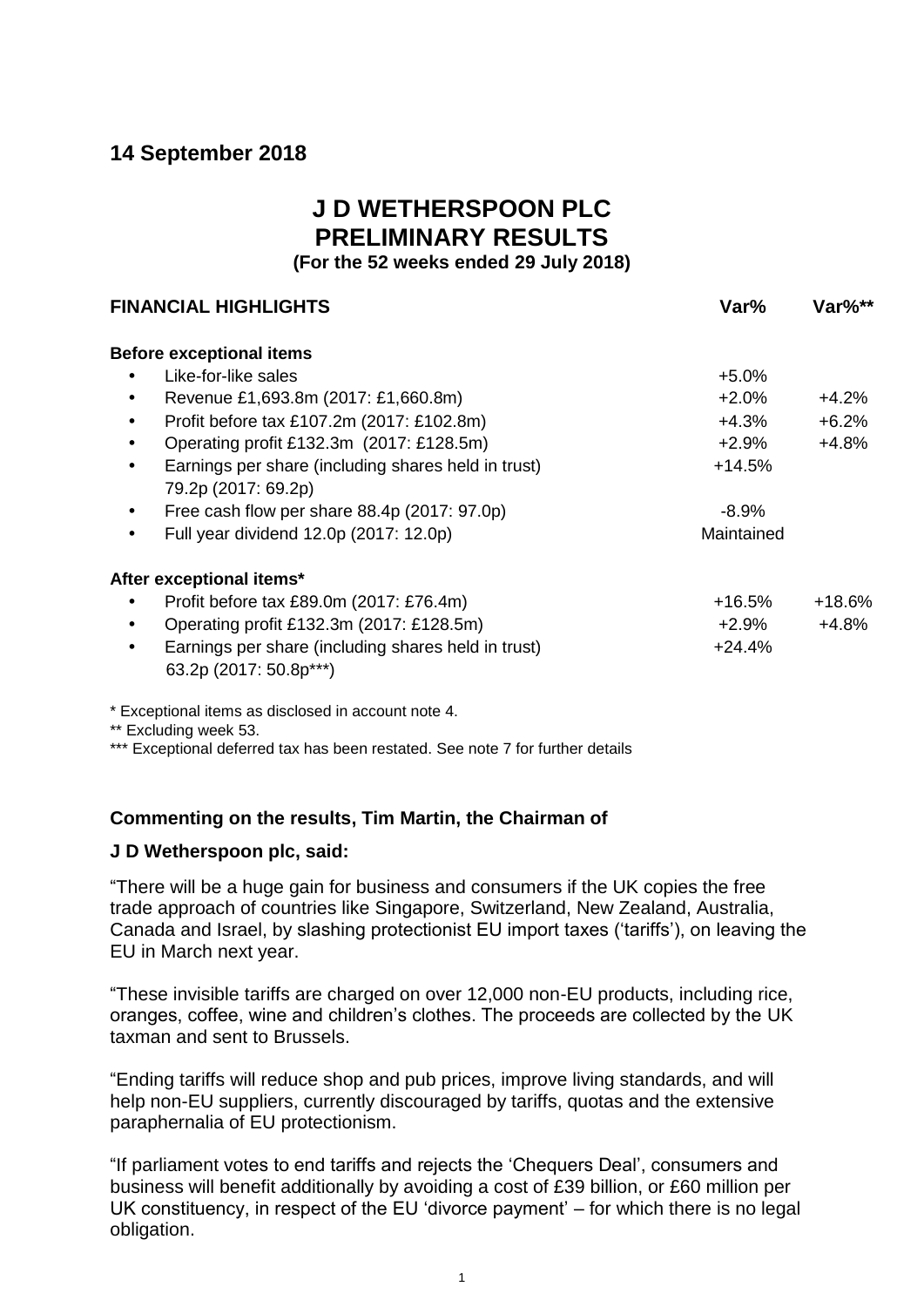"Parliament can also regain control of UK fishing waters, where 60% of the catch is currently taken by EU boats.

"Unfortunately, some individuals, businesses and business organisations have mistakenly, or misleadingly, repeated the myth that food prices will rise without a 'deal' with the EU.

"In fact, the only way prices can rise post-Brexit is if parliament votes to impose tariffs. The EU will have no say in the matter, provided that the government does not sign away the UK's rights in a 'deal' in the meantime.

"An article on this subject, which has appeared in several pub trade publications, can be found in appendix 1 below.

"Like-for-like sales in the six weeks to 9 September increased by 5.5%. The company has had a reasonable start to the financial year, but taxes, labour and interest costs are expected to be higher than those of last year, so we estimate that like-for-like sales growth of about 4.0% will be required for the company to match last year's record profits."

Enquiries:

| John Hutson   | <b>Chief Executive Officer</b> | 01923 477777 |
|---------------|--------------------------------|--------------|
| Ben Whitley   | <b>Finance Director</b>        | 01923 477777 |
| Eddie Gershon | Company spokesman              | 07956 392234 |

Photographs are available at: www.newscast.co.uk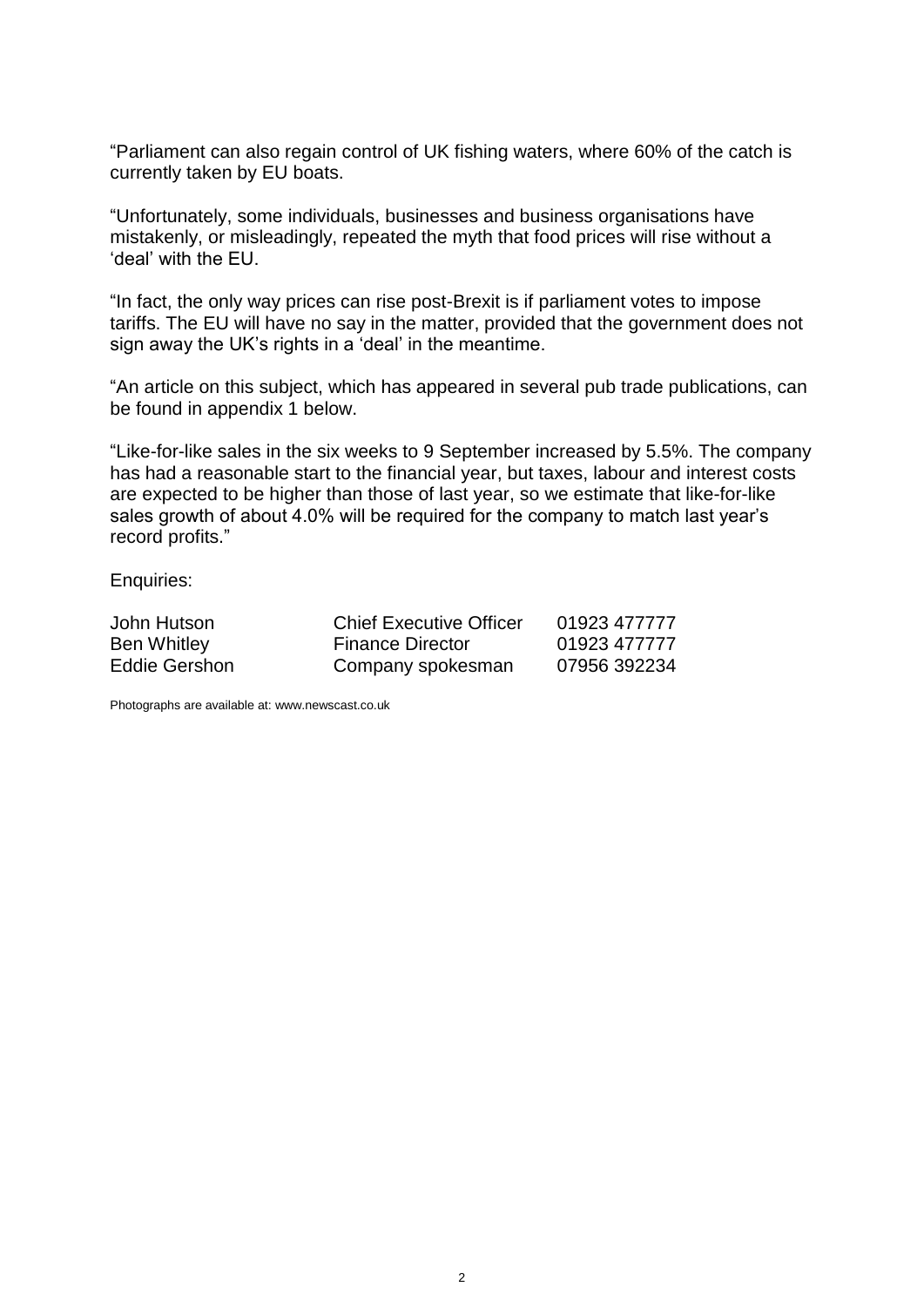# Notes to editors

- 1. J D Wetherspoon owns and operates pubs throughout the UK. The Company aims to provide customers with good-quality food and drink, served by welltrained and friendly staff, at reasonable prices. The pubs are individually designed and the Company aims to maintain them in excellent condition.
- 2. Visit our website jdwetherspoon.com
- 3. This announcement, which does not constitute the Company's annual report for the 52 weeks ended 29 July 2018, has been prepared solely to provide additional information to the shareholders of J D Wetherspoon, in order to meet the requirements of the UK Listing Authority's Disclosure and Transparency Rules. It should not be relied on by any other party, for other purposes. Forward-looking statements have been made by the directors in good faith using information available up until the date that they approved this statement. Forward-looking statements should be regarded with caution because of inherent uncertainties in economic trends and business risks.
- 4. The annual report and financial statements 2018 has been published on the Company's website on 14 September 2018.
- 5. The current financial year comprises 52 trading weeks to 28 July 2019.
- 6. The next trading update will be issued on 7 November 2018.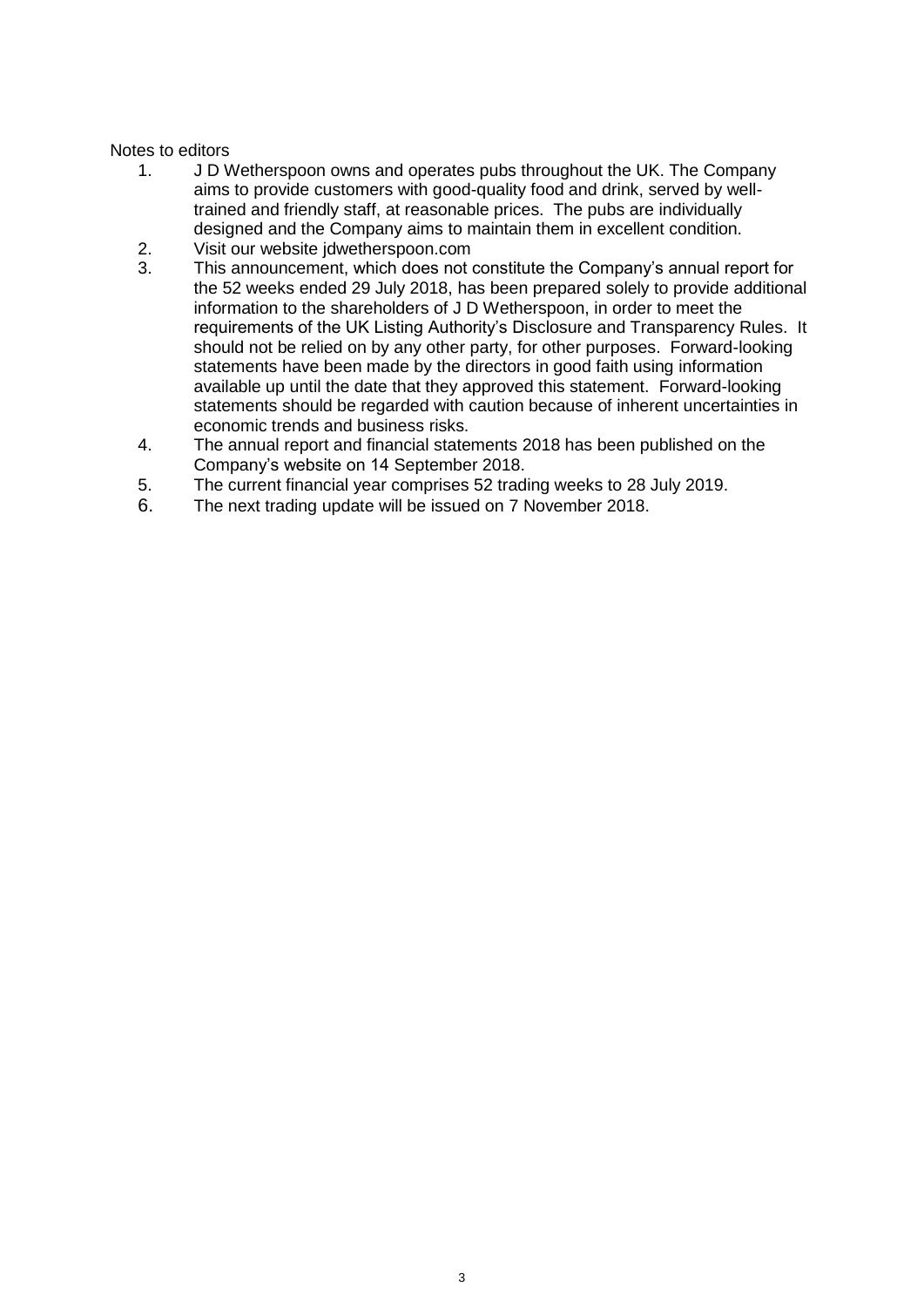#### **CHAIRMAN'S STATEMENT**

#### **Financial performance**

I am pleased to report a year of progress for the company, with record sales, profit and earnings per share before exceptional items. The company was founded in 1979 – and this is the 35th year since incorporation in 1983. The table below outlines some key aspects of our performance during that period. Since our flotation in 1992, earnings per share before exceptional items have grown by an average of 15.4% per annum and free cash flow per share by an average of 15.5%.

Summary accounts for the years ended July 1984 to 2018

| Financial year | <b>Total sales</b> | Profit/(loss)                       | Earnings                              | Free cash flow | Free cash flow |
|----------------|--------------------|-------------------------------------|---------------------------------------|----------------|----------------|
|                |                    | before tax and<br>exceptional items | per share before<br>exceptional items |                | per share      |
|                | £000               | £000                                | pence                                 | £000           | pence          |
| 1984           | 818                | (7)                                 | 0                                     |                |                |
| 1985           | 1,890              | 185                                 | 0.2                                   |                |                |
| 1986           | 2,197              | 219                                 | 0.2                                   |                |                |
| 1987           | 3,357              | 382                                 | 0.3                                   |                |                |
| 1988           | 3,709              | 248                                 | 0.3                                   |                |                |
| 1989           | 5,584              | 789                                 | 0.6                                   | 915            | 0.4            |
| 1990           | 7,047              | 603                                 | 0.4                                   | 732            | 0.4            |
| 1991           | 13,192             | 1,098                               | 0.8                                   | 1,236          | 0.6            |
| 1992           | 21,380             | 2,020                               | 1.9                                   | 3,563          | 2.1            |
| 1993           | 30,800             | 4,171                               | 3.3                                   | 5,079          | 3.9            |
| 1994           | 46,600             | 6,477                               | 3.6                                   | 5,837          | 3.6            |
| 1995           | 68,536             | 9,713                               | 4.9                                   | 13,495         | 7.4            |
| 1996           | 100,480            | 15,200                              | 7.8                                   | 20,968         | 11.2           |
| 1997           | 139,444            | 17,566                              | 8.7                                   | 28,027         | 14.4           |
| 1998           | 188,515            | 20,165                              | 9.9                                   | 28,448         | 14.5           |
| 1999           | 269,699            | 26,214                              | 12.9                                  | 40,088         | 20.3           |
| 2000           | 369,628            | 36,052                              | 11.8                                  | 49,296         | 24.2           |
| 2001           | 483,968            | 44,317                              | 14.2                                  | 61,197         | 29.1           |
| 2002           | 601,295            | 53,568                              | 16.6                                  | 71,370         | 33.5           |
| 2003           | 730,913            | 56,139                              | 17.0                                  | 83,097         | 38.8           |
| 2004           | 787,126            | 54,074                              | 17.7                                  | 73,477         | 36.7           |
| 2005           | 809,861            | 47,177                              | 16.9                                  | 68,774         | 37.1           |
| 2006           | 847,516            | 58,388                              | 24.1                                  | 69,712         | 42.1           |
| 2007           | 888,473            | 62,024                              | 28.1                                  | 52,379         | 35.6           |
| 2008           | 907,500            | 58,228                              | 27.6                                  | 71,411         | 50.6           |
| 2009           | 955,119            | 66,155                              | 32.6                                  | 99,494         | 71.7           |
| 2010           | 996,327            | 71,015                              | 36.0                                  | 71,344         | 52.9           |
| 2011           | 1,072,014          | 66,781                              | 34.1                                  | 78,818         | 57.7           |
| 2012           | 1,197,129          | 72,363                              | 39.8                                  | 91,542         | 70.4           |
| 2013           | 1,280,929          | 76,943                              | 44.8                                  | 65,349         | 51.8           |
| 2014           | 1,409,333          | 79,362                              | 47.0                                  | 92,850         | 74.1           |
| 2015           | 1,513,923          | 77,798                              | 47.0                                  | 109,778        | 89.8           |
| 2016           | 1,595,197          | 80,610                              | 48.3                                  | 90,485         | 76.7           |
| 2017           | 1,660,750          | 102,830                             | 69.2                                  | 107,936        | 97.0           |
| 2018           | 1,693,818          | 107,249                             | 79.2                                  | 93,357         | 88.4           |

Notes

Adjustments to statutory numbers

1. Where appropriate, the earnings per share (EPS), as disclosed in the statutory accounts, have been recalculated to take account of share splits, the issue of new shares and capitalisation issues.

2. Free cash flow per share excludes dividends paid which were included in the free cash flow calculations in the annual report and accounts for the years 1995–2000.

3. The weighted average number of shares, EPS and free cash flow per share include those shares held in trust for employee share schemes.

4. Before 2005, the accounts were prepared under UKGAAP. All accounts from 2005 to date have been prepared under IFRS.

5. Apart from the items in notes 1 to 4, all numbers are as reported in each year's published accounts.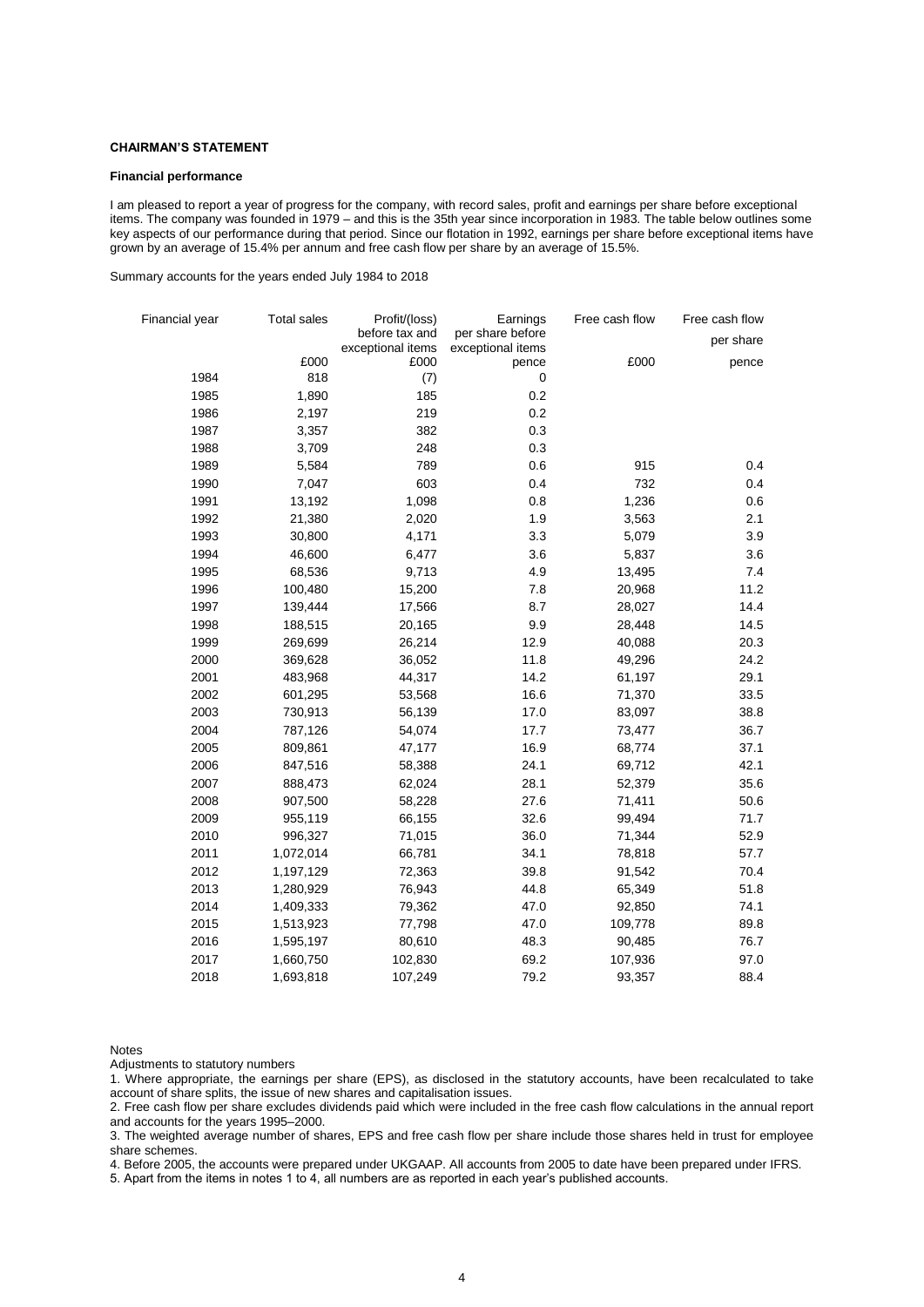The comparisons below, unless stated, compare the 52-week period under review with the 53-week prior year.

Like-for-like sales, adjusted for 52 weeks, increased by 5.0% (2017: 4.0%). Total sales were £1,693.8m, an increase of 2.0% (2017: 4.1%). Like-for-like bar sales increased by 5.1% (2017: 3.1%), food sales by 5.1% (2017: 5.7%) and slot/fruit machine sales by 2.9% (2017: decreased by 1.2%). Hotel room sales increased by 2.3% (2017: 9.9%).

Operating profit, before exceptional items, increased by 2.9% to £132.3m (2017: £128.5m). The operating margin, before exceptional items, increased to 7.8% (2017: 7.7%).

Profit before tax and exceptional items increased by 4.3% to £107.2m (2017: £102.8m). Earnings per share (including shares held in trust by the employee share scheme), before exceptional items, were 79.2p (2017: 69.2p).

Net interest was covered 4.8 times by operating profit before interest, tax and exceptional items (2017: 4.6 times). Total capital investment was £110.1m in the period (2017: £208.1m). £35.9m was invested in new pubs and pub extensions (2017: £46.9m), £64.7m in existing pubs and IT (2017: £65.9m) and £9.5m in the acquisition of freehold reversions, where Wetherspoon was already a tenant (2017: £95.3m).

Exceptional items totalled £17.0m (2017: £20.4m), relating to pub disposals and closures. There was an £8.7m loss on disposal and an impairment charge of £9.6m for closed sites, underperforming pubs and onerous leases.

There were £1.3m of exceptional tax credits, owing to a reduction in the UK corporation tax rate, which creates tax credits for future years.

The total cash effect of exceptional items is a cash outflow of £0.6m.

Free cash flow, after capital payments of £68.9m for existing pubs (2017: £58.6m), £13.6m for share purchases for employees (2017: £10.4m) and payments of tax and interest, decreased by £14.6m to £93.4m (2017: £107.9 m). Free cash flow per share was 88.4p (2017: 97.0p).

#### **Dividends and return of capital**

The board proposes, subject to shareholders' approval, to pay an unchanged final dividend of 8.0p per share, on 29 November 2018, to shareholders on the register on 26 October 2018, giving an unchanged total dividend for the year of 12.0p per share. The dividend is covered 5.3 times (2017: 4.2 times).

In view of the level of capital expenditure and the potential for investments, the board has decided to maintain the dividend at its current level for the time being.

During the year, 3,497,500 shares (3.21% of the share capital) were purchased by the company for cancellation, at a cost of £36.2m, an average cost per share of 1,025p.

Over the last 12 years, my shareholding has increased from 21.2% to 31.9%, as a result of the company's share 'buybacks'. The company has in place a rule 9 'whitewash', under the UK City Code on Takeovers and Mergers, allowing further buybacks. At the Annual General Meeting this year, the company will seek approval for a renewal of the whitewash.

#### **Financing**

As at 29 July 2018, the company's total net debt, excluding derivatives, was £726.2m (2017: £696.3m), an increase of £29.9m.

Year-end net-debt-to-EBITDA was 3.39 times (2017: 3.39 times).

As at 29 July 2018, the company had £133.9m (2017: £163.9m) of unutilised banking facilities and cash or cash equivalents, with total facilities of £860.0m (2017: £860.0m).

Existing interest-rate swaps for £600m remain in place, and an additional £95m swap was added in the period.

#### **Corporation tax**

The current tax charge (ie the cash the company will pay to HMRC) for the period is £23.7m (2017: £24.6m), benefiting from a reduction in the rate of corporation tax and a small credit relating to previous periods. The 'accounting' tax charge, which appears in the income statement, is £23.6m (2017: £25.8m).

#### **VAT equality**

The government would generate more revenue and jobs if it were to create tax equality among supermarkets, pubs and restaurants. Supermarkets pay virtually no VAT in respect of food sales, whereas pubs pay 20%. This has enabled supermarkets to subsidise the price of alcoholic drinks, widening the price gap to the detriment of pubs and restaurants.

Pubs also pay around 20 pence a pint in business rates, whereas supermarkets pay only about 2 pence, creating further inequality.

Pubs have lost 50% of their beer sales to supermarkets in the last 35 or so years.

It makes no sense for supermarkets to be treated more leniently than pubs, since pubs generate far more jobs per pint or meal than supermarkets do, as well as far higher levels of tax. Pubs also make an important contribution to the social life of many communities and have better visibility and control of those who consume alcoholic drinks.

Tax equality is particularly important for residents of less affluent areas, since the tax differential is more important there – people can less afford to pay the difference in prices between the on and off trade.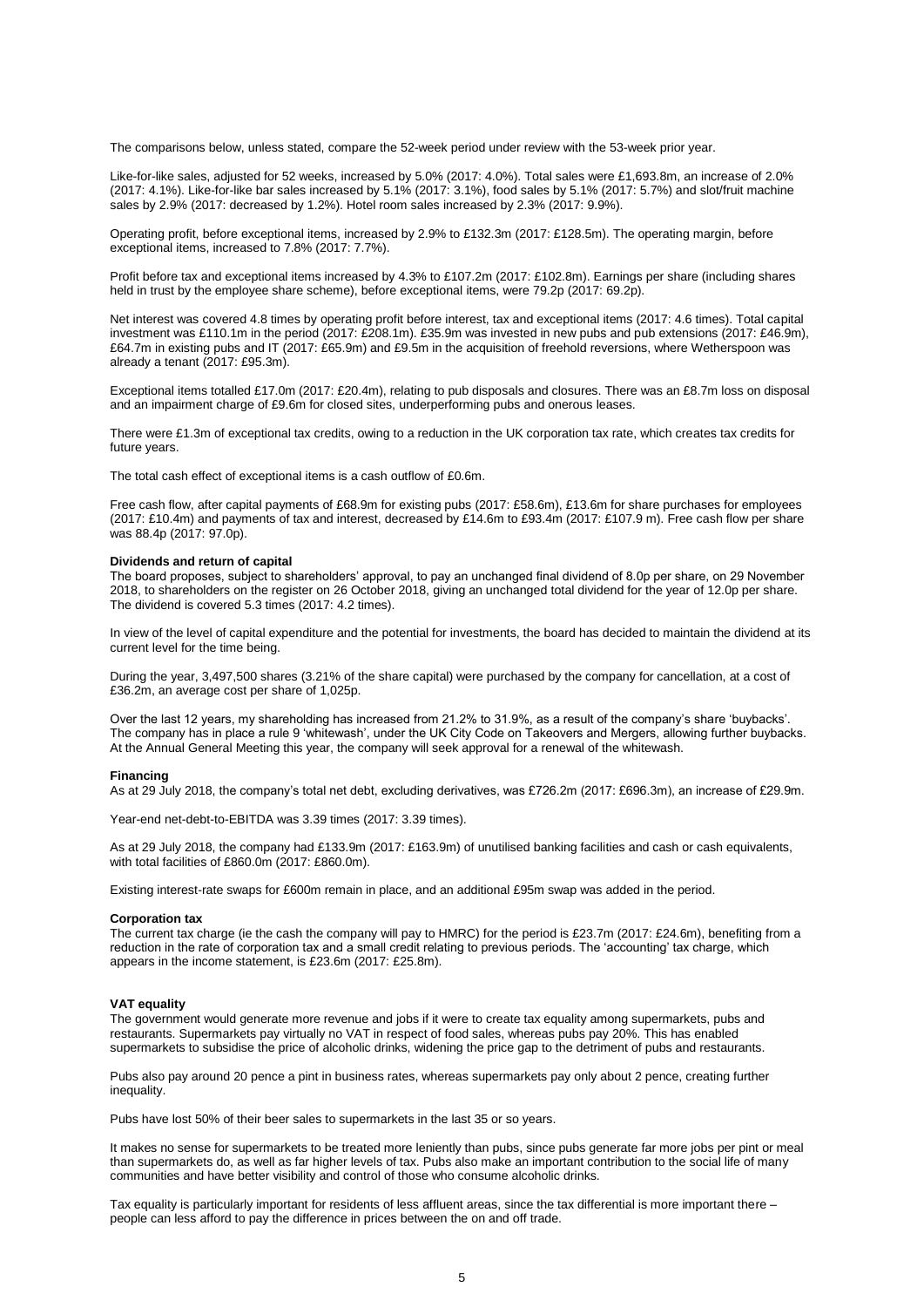As a result, there are often fewer pubs, coffee shops and restaurants, with less employment and increased high-street dereliction, in less affluent areas.

Tax equality would also be in line with the principle of fairness in applying taxes to different businesses.

#### **Contribution to the economy**

Wetherspoon is proud to pay its share of tax and, in this respect, is a major contributor to the economy. In the year under review, we paid total taxes of £728.8m, an increase of £34.2m, compared with the previous year, which equates to approximately 43% of our sales.

This means an average payment per pub of £825,000 per annum or £15,900 per week.

|                                  | 2018  | 2017  |
|----------------------------------|-------|-------|
|                                  | £m    | £m    |
| <b>VAT</b>                       | 332.8 | 323.4 |
| Alcohol duty                     | 175.9 | 167.2 |
| PAYE and NIC                     | 109.2 | 96.2  |
| <b>Business rates</b>            | 55.6  | 53.0  |
| Corporation tax                  | 26.1  | 20.7  |
| Machine duty                     | 10.5  | 10.5  |
| Climate change levy              | 9.2   | 9.7   |
| Carbon tax                       | 3.0   | 3.4   |
| Fuel duty                        | 2.1   | 2.1   |
| Landfill tax                     | 1.7   | 2.5   |
| Stamp duty                       | 1.2   | 5.1   |
| Sugar tax                        | 0.8   |       |
| Premise licence and TV licences  | 0.7   | 0.8   |
| <b>TOTAL TAX</b>                 | 728.8 | 694.6 |
| Tax per pub (£000)               | 825.0 | 768.4 |
| Tax as % of net sales            | 43.0% | 41.8% |
| Pre-exceptional profit after tax | 83.7  | 77.0  |
| Profit after tax as % of sales   | 4.9%  | 4.6%  |
|                                  |       |       |

#### **Corporate governance**

The 2016 statement contained a detailed critique of corporate governance rules. There has been almost no disagreement from shareholders on the issues raised then.

Wetherspoon has a significant competitive edge in governance, since all of our directors, bar one, were in situ at the time of the last financial crisis.

In contrast, most PLCs are more vulnerable, since the average tenure of CEOs and non-executives is about five years, largely as a result of governance rules. This 'institutionalising' of inexperience seems wrong.

Most corporate governance bodies disapprove of my own role as chairman, since I am not regarded as 'independent', although shareholders have not followed their advice in the past. The 'Catch-22' is that most non-executives have little option but to comply with these 'rules', since boards are criticised for non-adherence.

#### **Further progress**

As always, the company has tried to improve as many areas of the business as possible, on a week-to-week basis, rather than aiming for 'big ideas' or grand strategies. Frequent calls on pubs by senior executives, the encouragement of criticism from pub staff and customers and the involvement of pub and area managers, among others, in weekly decisions, are the keys to success.

We now have 807 pubs rated on the Food Standards Agency's website – the average score is 4.97, with 97.3% of the pubs achieving a top rating of five stars and 2.4% receiving four stars. We believe this to be the highest average rating for any substantial pub company.

In the separate Scottish scheme, which records either a 'pass' or a 'fail', all of our 64 pubs have passed.

We paid £43m in respect of bonuses and free shares to employees in the year (a slight increase compared with the previous year), of which 97% was paid to staff below board level and 82% was paid to staff working in our pubs.

The company has been recognised as a Top Employer UK (2018) by The Top Employers Institute for the 15th consecutive year. The Institute said: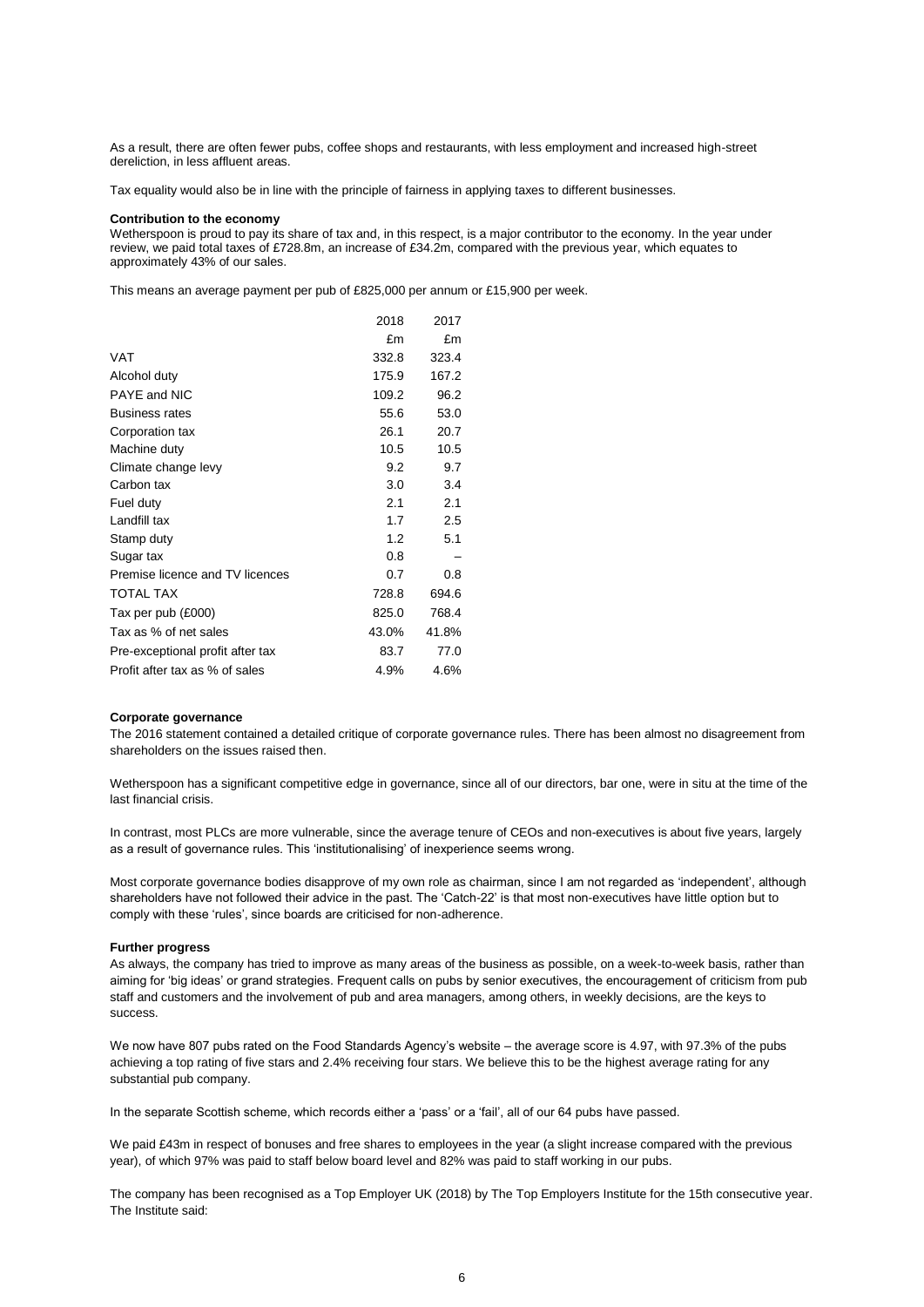"J D Wetherspoon provides exceptional employee conditions, nurtures and develops talent throughout all levels of the organisation and has demonstrated its leadership status in the HR environment, always striving to optimise its employment practices and to develop its employees."

The company substantially increased the rates of pay in the period for hourly paid staff, at a cost of about £20m. The company intends to invest a further £27m from November this year.

Under government legislation, there are different minimum rates of pay for different age groups. The company pays in excess of the minimum rates for all age groups. The company currently pays a rate in excess of the minimum rate for over 25s to those aged 21 and over. As from 5 November 2018, this higher rate of pay will apply to all employees aged 18 and over.

In the field of charity, thanks to the generosity and work of our customers, pub and head-office teams, we continue to raise record amounts of money for CLIC Sargent, supporting young cancer patients and their families.

In the last year, we raised approximately £1.7m, bringing the total raised to over £16m – more than any other corporate partner has raised for this charity.

#### **Property**

The company opened six pubs during the year, with 18 sold or closed, resulting in a trading estate of 883 pubs at the financial year end.

The average development cost for a new pub (excluding the cost of freeholds) was £2.8m, compared with £2.3m a year ago. The full-year depreciation charge was £79.3m (2017: £73.9m). We currently intend to open about 5–10 pubs in the year ending July 2019.

#### **Property litigation**

As previously reported, Wetherspoon agreed on an out-of-court settlement with developer Anthony Lyons, formerly of property leisure agent Davis Coffer Lyons, in 2013 and received approximately £1.25m from Mr Lyons.

The payment relates to litigation in which Wetherspoon claimed that Mr Lyons had been an accessory to frauds committed by Wetherspoon's former retained agent Van de Berg and its directors Christian Braun, George Aldridge and Richard Harvey. Mr Lyons denied the claim – and the litigation was contested.

The claim related to properties in Portsmouth, Leytonstone and Newbury. The Portsmouth property was involved in the 2008/9 Van de Berg case itself.

In that case, Mr Justice Peter Smith found that Van de Berg, but not Mr Lyons (who was not a party to the case), fraudulently diverted the freehold from Wetherspoon to Moorstown Properties Limited, a company owned by Simon Conway. Moorstown leased the premises to Wetherspoon. Wetherspoon is still a leaseholder of this property – a pub called The Isambard Kingdom Brunel.

The properties in Leytonstone and Newbury (the other properties in the case against Mr Lyons) were not pleaded in the 2008/9 Van de Berg case. Leytonstone was leased to Wetherspoon and trades today as The Walnut Tree public house. Newbury was leased to Pelican plc and became Café Rouge.

As we have also reported, the company agreed to settle its final claim in this series of cases and accepted £400,000 from property investor Jason Harris, formerly of First London and now of First Urban Group. Wetherspoon alleged that Harris was an accessory to frauds committed by Van de Berg. Harris contested the claim and has not admitted liability.

Before the conclusion of the above cases, Wetherspoon also agreed on a settlement with Paul Ferrari of London estate agent Ferrari Dewe & Co, in respect of properties referred to as the 'Ferrari Five' by Mr Justice Peter Smith.

#### **Current trading and outlook**

There will be a huge gain for business and consumers if the UK copies the free trade approach of countries like Singapore, Switzerland, New Zealand, Australia, Canada and Israel, by slashing protectionist EU import taxes ('tariffs'), on leaving the EU in March next year.

These invisible tariffs are charged on over 12,000 non-EU products, including rice, oranges, coffee, wine and children's clothes. The proceeds are collected by the UK taxman and sent to Brussels.

Ending tariffs will reduce shop and pub prices, improve living standards, and will help non-EU suppliers, currently discouraged by tariffs, quotas and the extensive paraphernalia of EU protectionism.

If parliament votes to end tariffs and rejects the 'Chequers Deal', consumers and business will benefit additionally by avoiding a cost of £39 billion, or £60 million per UK constituency, in respect of the EU 'divorce payment' – for which there is no legal obligation.

Parliament can also regain control of UK fishing waters, where 60% of the catch is currently taken by EU boats.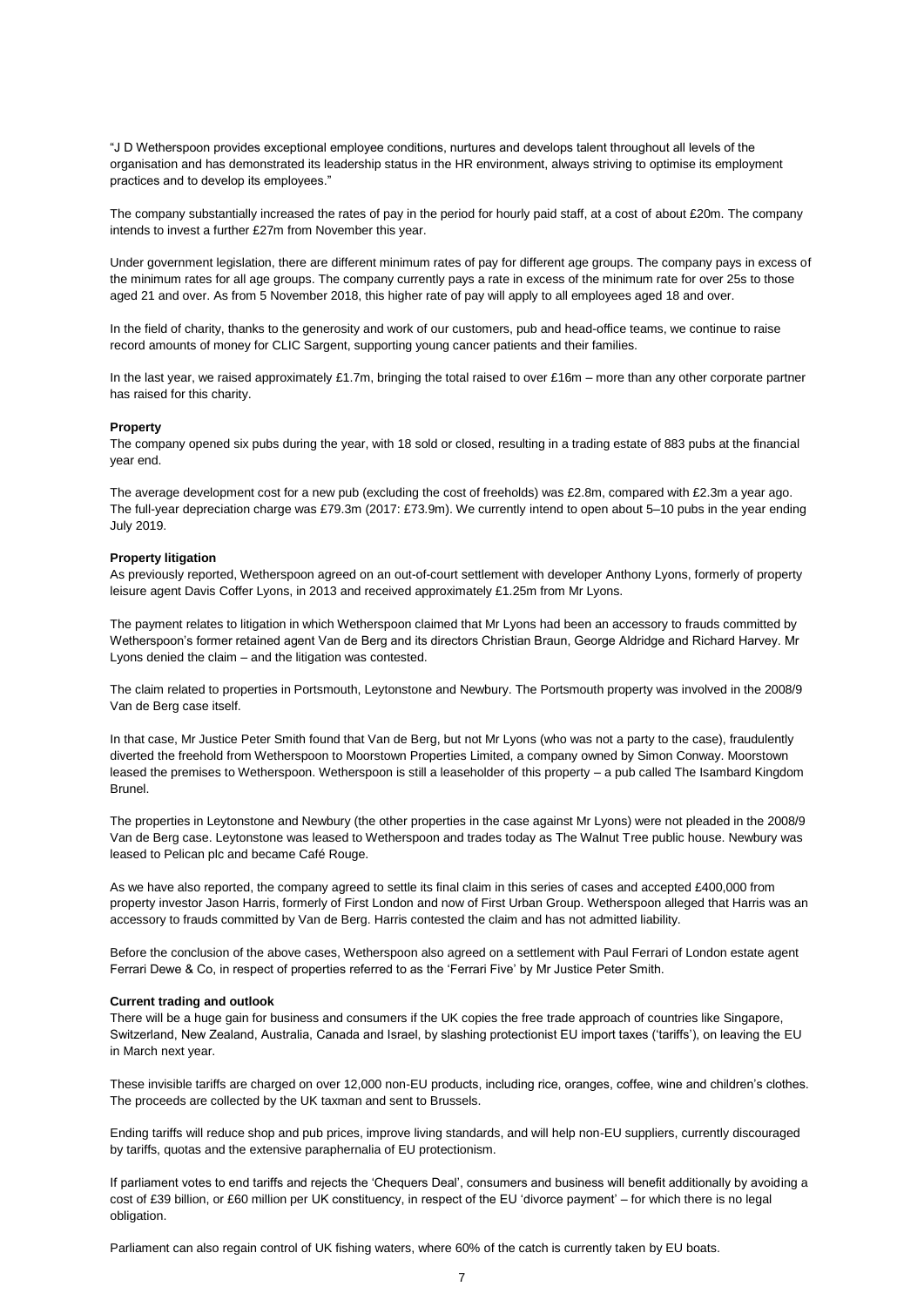Unfortunately, some individuals, businesses and business organisations have mistakenly, or misleadingly, repeated the myth that food prices will rise without a 'deal' with the EU.

In fact, the only way prices can rise post-Brexit is if parliament votes to impose tariffs. The EU will have no say in the matter, provided that the government does not sign away the UK's rights in a 'deal' in the meantime.

An article on this subject, which has appeared in several pub trade publications, can be found in appendix 1 below.

Like-for-like sales in the six weeks to 9 September increased by 5.5%. The company has had a reasonable start to the financial year, but taxes, labour and interest costs are expected to be higher than those of last year, so we estimate that like-for-like sales growth of about 4.0% will be required for the company to match last year's record profits.

**Tim Martin** Chairman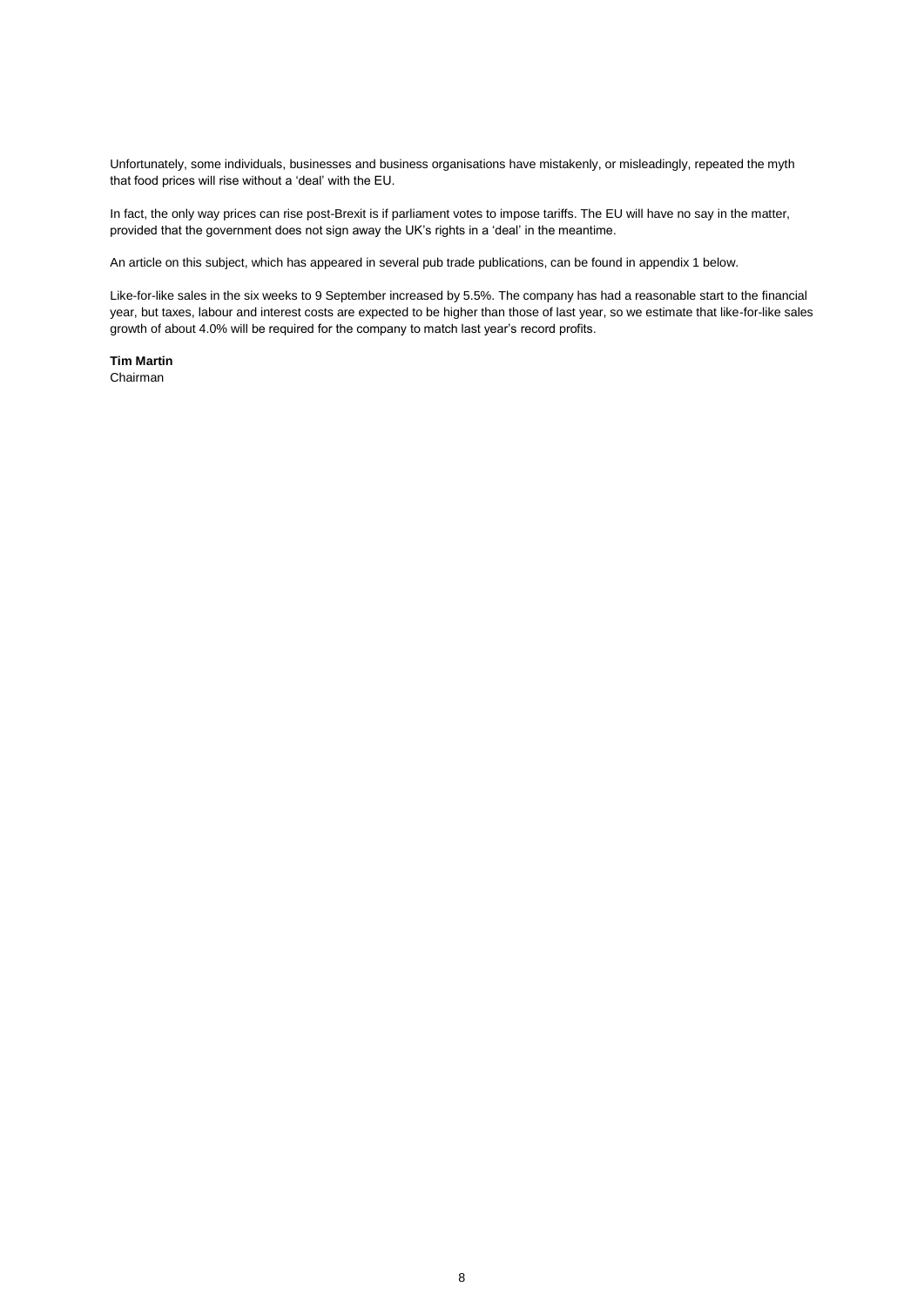#### **Tim Martin, writing in Propel, a pub trade publication:**

Appendix 1 – Propel Newsletter, 21 August 2018, Tim Martin – free trade deal will not hike food prices, 2018

Opinion special: Free trade deal will not hike food prices, argues Tim Martin

"Like Arnold Schwarzenegger's Terminator, the cyborg assassin, fictional scare stories about food price rises post-Brexit refuse to die. For example, the Sunday Times front-page headline on 12 August said: "No deal will hike food prices by 12%."

The article itself said "tariffs on imports from the EU could include cheese, up by 44%, beef up by 40%, and chicken, up 22%". It quoted the chairman of a 'leading supermarket' who "warned food products imported from the EU would be hit by an average tariff of 22%" and reported "senior executives from the big four supermarkets" had made these predictions in "briefings to the Treasury".

The 'big four' are Tesco, Sainsbury's, Asda and Morrison's, so the reports of Treasury briefings, which haven't been denied, have clearly been authorised at the top level.

The briefings echo the misleading 2016 statement of Richard Baker, then chairman of Whitbread, who told the Evening Standard "failure to reach a trade deal would see tariffs… of 12% on clothes… and up to 27% on meat" and of David Tyler, then chairman of Sainsbury's, who told the Sunday Times in 2017 "if we don't get a deal and (instead) move to World Trade Organisation (WTO) rules, we could face an average tariff of 22% on foodstuffs we import from Europe". As Malcolm Walker, founder of food chain Iceland, said last week, these stories are rubbish.

In fact, the only way in which prices for EU imports can rise post-Brexit is if the UK government itself decides to impose taxes, also known as tariffs, on them – a sure way to lose an election. The EU has no say in the UK's import taxes after we leave.

Provided the government takes the sensible decision to opt for free trade, there would be no extra taxes/tariffs on EU imports. And by deciding not to impose taxes on the EU, there would be no taxes either on non-EU imports – WTO rules require all countries are treated in the same way, in the absence of a 'deal'.

The result of the free trade option would be a reduction in prices in shops and pubs, since the EU today charges these invisible taxes on wine, rice, coffee, oranges and more than 12,000 other non-EU products.

Lower prices boost living standards, but in this case they do so without affecting government income, since taxes on non-EU products today are collected by the UK and are paid to Brussels – price reductions in shops would cost the Treasury nothing.

In taking the free trade path, the UK would not be conducting a wild experiment. It would be following the successful approach of dynamic economies such as Singapore, Switzerland, Israel, Canada, Australia and New Zealand, which have slashed import taxes.

Other important benefits of free trade, disparagingly called 'no deal' by Remain spin doctors, are we regain control of the UK's fishing waters, where 60% of fish are today landed by EU boats, and we avoid the payment of £39bn to Brussels, which government lawyers have said there is no legal obligation to pay.

So why are the supermarkets making false claims about price rises and why are they not fighting to reduce prices? Pro-Remain ideology and ignorance are probably the answer.

John Allan, chairman of Tesco, like Private Frazer of Dad's Army, is renowned for his gloomy views. He said before the referendum "Brexit would ruin small firms" and, more recently, leaving the EU "too quickly would be a mess". And Allan is now president of the CBI, the employers' organisation, which strongly advocated the UK's participation in the disastrous exchange rate mechanism, the euro and staying in the EU. And Martin Scicluna, current chairman of Sainsbury's, was previously chairman of Deloitte UK, which, along with fellow accountants PWC, implored the public to vote Remain. Indeed, Deloitte Digital, part of the same company, is today urging a second referendum.

But the big supermarkets are playing a dangerous game, since the public implicitly expects companies to do their best for customers, by lowering prices when opportunities arise.

By participating in inaccurate scare stories, supermarkets appear keener on maintaining close ties to the EU, an obsession of the elite, rather than on low prices. "Pay more at the big four" is the subliminal message.

This approach is bad news for shareholders and customers of the big four, but is great for Aldi, Lidl, Iceland, Amazon and other 'disruptors', since they see the benefits of free trade as opportunities, not threats.

Once again, elite Remainers fail to understand the public is collectively far more intelligent than they are, which is why democracy works, after all."

Tim Martin is founder and chairman of JD Wetherspoon.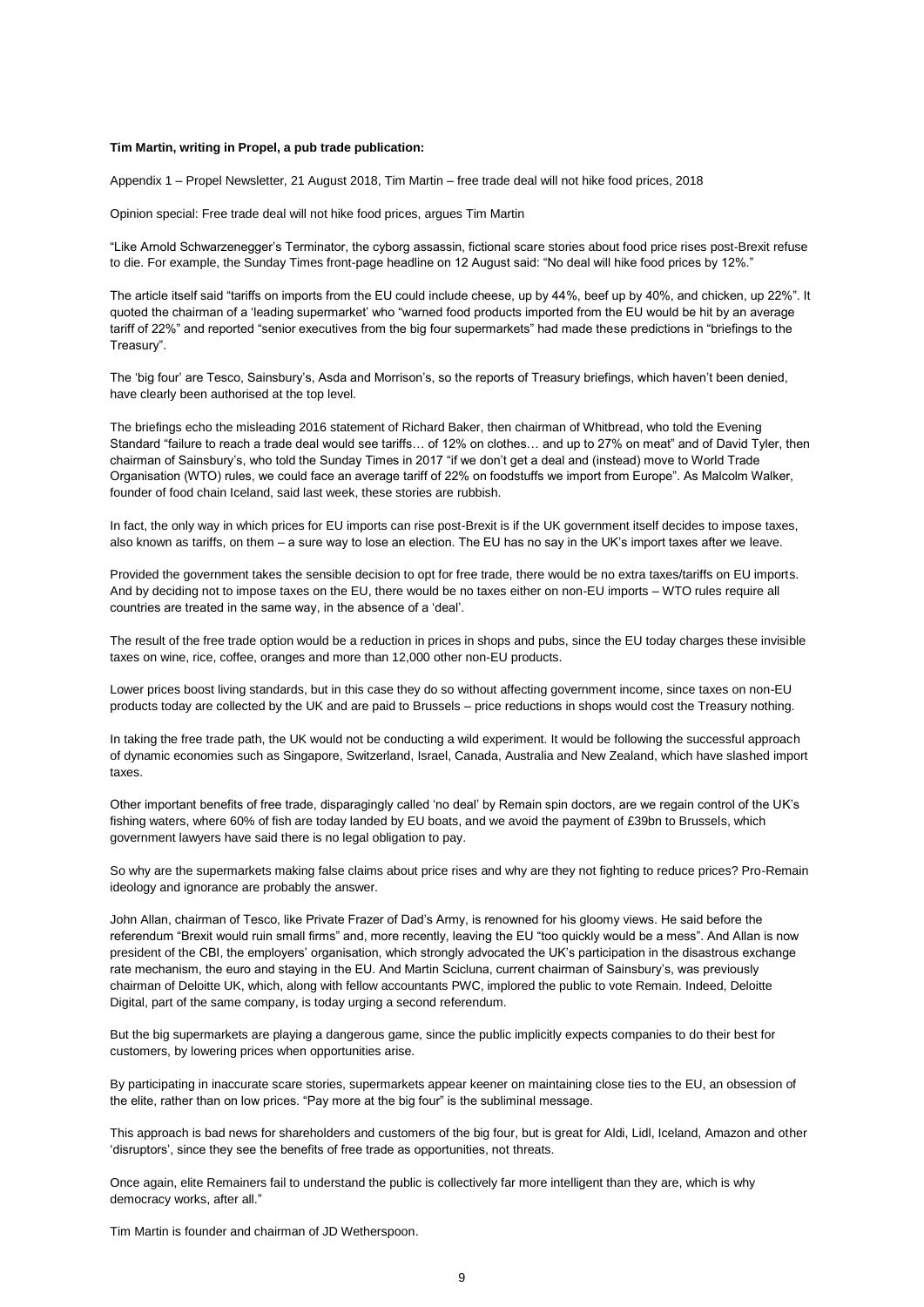# **INCOME STATEMENT for the 52 weeks ended 29 July 2018**

J D Wetherspoon plc, company number: 1709784

|                                | <b>Notes</b> | 52 weeks      | 52 weeks     | 52 weeks     | 53 weeks      | 53 weeks     | 53 weeks     |
|--------------------------------|--------------|---------------|--------------|--------------|---------------|--------------|--------------|
|                                |              | ended         | ended        | ended        | ended         | ended        | ended        |
|                                |              | 29 July 2018  | 29 July 2018 | 29 July 2018 | 30 July 2017  | 30 July 2017 | 30 July 2017 |
|                                |              | <b>Before</b> | Exceptional  | After        | <b>Before</b> | Exceptional  | After        |
|                                |              | exceptional   | items        | exceptional  | exceptional   | items        | exceptional  |
|                                |              | items         | (note 4)     | items        | items         | (note 4)     | items        |
|                                |              | £000          | £000         | £000         | £000          | £000         | £000         |
| Revenue                        | 1            | 1,693,818     |              | 1,693,818    | 1,660,750     |              | 1,660,750    |
| Operating costs                |              | (1,561,527)   |              | (1,561,527)  | (1,532,242)   | -            | (1,532,242)  |
| <b>Operating profit</b>        | $\mathbf{2}$ | 132,291       |              | 132,291      | 128,508       |              | 128,508      |
| Property gains/(losses)        | 3            | 2,900         | (18, 251)    | (15, 351)    | 2,807         | (26, 868)    | (24,061)     |
| Finance income                 | 6            | 48            |              | 48           | 72            | 402          | 474          |
| Finance costs                  | 6            | (27, 990)     |              | (27,990)     | (28, 557)     |              | (28, 557)    |
| Profit before tax              |              | 107,249       | (18, 251)    | 88,998       | 102,830       | (26, 466)    | 76,364       |
| Income tax expense             | 7            | (23, 567)     | 1,278        | (22, 289)    | (25, 846)     | 6,063[3]     | (19, 783)[3] |
| Profit for the period          |              | 83,682        | (16, 973)    | 66,709       | 76,984        | (20, 403)[3] | 56,581[3]    |
| Earnings per share (p)         |              |               |              |              |               |              |              |
| – Basic[1]                     | 8            | 81.1          | (16.5)       | 64.6         | 70.8          | (18.8)[3]    | 52.0[3]      |
| - Diluted[2]                   | 8            | 79.2          | (16.0)       | 63.2         | 69.2          | (18.4)[3]    | 50.8[3]      |
| Operating profit per share (p) |              |               |              |              |               |              |              |
|                                |              |               |              |              |               |              |              |
| $-$ Diluted[2]                 | 8            | 125.3         |              | 125.3        | 115.5         |              | 115.5        |

**STATEMENT OF COMPREHENSIVE INCOME for the 52 weeks ended 29 July 2018**

| Items which may be reclassified subsequently to profit or loss: | <b>Notes</b> | 52 weeks<br>ended<br>29 July 2018 30 July 2017<br>£000 | 53 weeks<br>ended<br>£000 |
|-----------------------------------------------------------------|--------------|--------------------------------------------------------|---------------------------|
| Interest-rate swaps: gain taken to other comprehensive income   |              | 14.787                                                 | 24,581                    |
| Tax on items taken directly to other comprehensive income       | 7            | (2,513)                                                | (4, 814)                  |
| Currency translation differences                                |              | (320)                                                  | 2,104                     |
| Net gain recognised directly in other comprehensive income      |              | 11,954                                                 | 21,871                    |
| Profit for the period                                           |              | 66.709                                                 | 56,581[3]                 |
| Total comprehensive income for the period                       |              | 78.663                                                 | 78,452[3]                 |

<sup>[1]</sup> Calculated excluding shares held in trust.

<sup>[2]</sup> Calculated using issued share capital which includes shares held in trust.

<sup>[3]</sup> Prior year figures have been restated to take into account adjustment of the exceptional deferred tax. Please refer to note 7 for further details.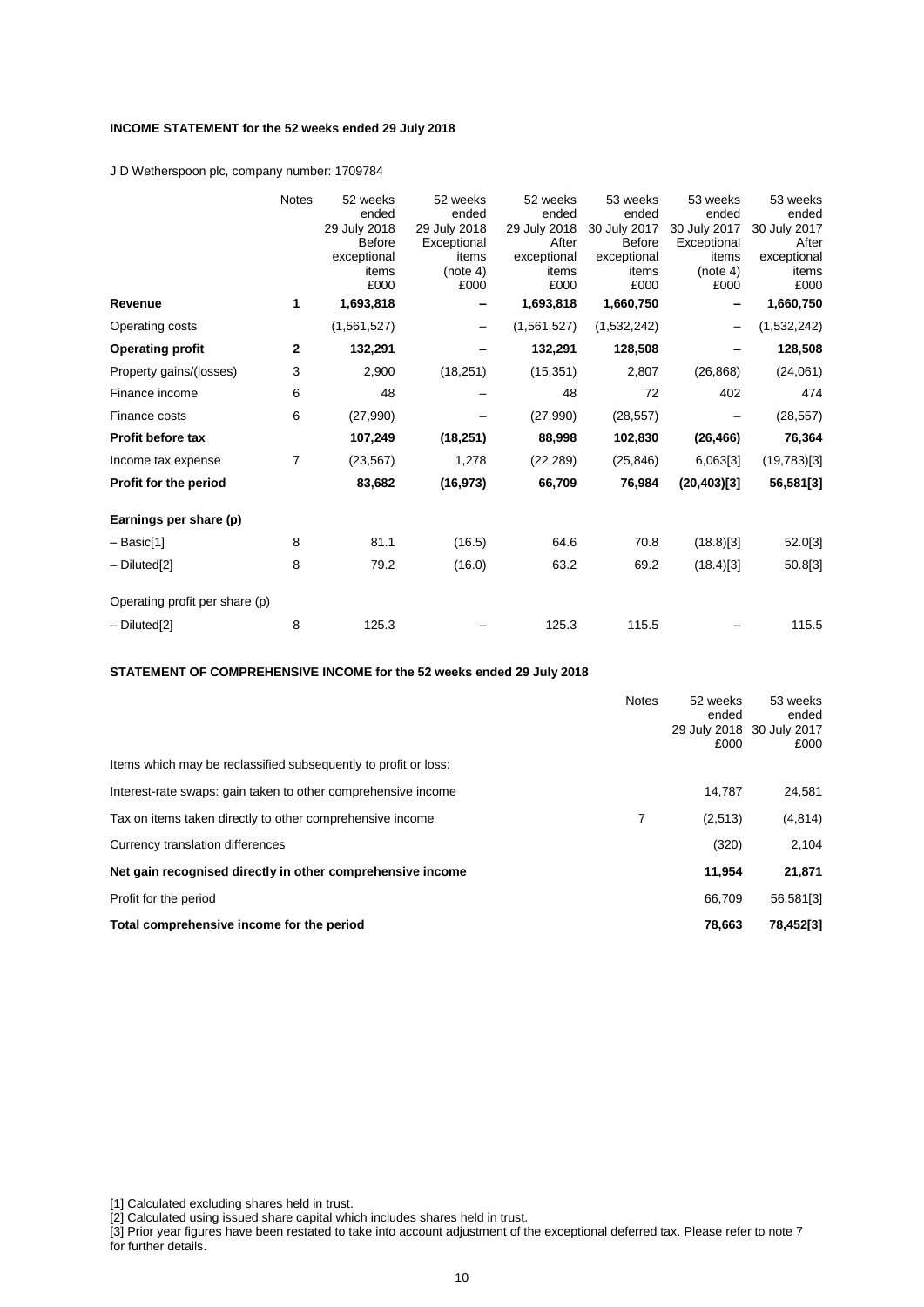# **CASH FLOW STATEMENT for the 52 weeks ended 29 July 2018**

J D Wetherspoon plc, company number: 1709784

|                                                   | Notes |                       | Free cash<br>Flow[1]  |                       | Free cash<br>Flow[1]  |
|---------------------------------------------------|-------|-----------------------|-----------------------|-----------------------|-----------------------|
|                                                   |       | 52 weeks              | 52 weeks              | 53 weeks              | 53 weeks              |
|                                                   |       | ended<br>29 July 2018 | ended<br>29 July 2018 | ended<br>30 July 2017 | ended<br>30 July 2017 |
|                                                   |       | £000                  | £000                  | £000                  | £000                  |
| Cash flows from operating activities              |       |                       |                       |                       |                       |
| Cash generated from operations                    | 9     | 228,300               | 228,300               | 224,403               | 224,403               |
| Interest received                                 |       | 36                    | 36                    | 57                    | 57                    |
| Net exceptional finance income                    |       |                       |                       | 402                   |                       |
| Interest paid                                     |       | (25, 824)             | (25, 824)             | (26, 834)             | (26, 834)             |
| Corporation tax paid                              |       | (26, 113)             | (26, 113)             | (20, 683)             | (20, 683)             |
| Net cash inflow from operating activities         |       | 176,399               | 176,399               | 177,345               | 176,943               |
| Cash flows from investing activities              |       |                       |                       |                       |                       |
| Purchase of property, plant and equipment         |       | (63, 753)             | (63, 753)             | (45,056)              | (45,056)              |
| Purchase of intangible assets                     |       | (5, 166)              | (5, 166)              | (13,502)              | (13,502)              |
| Investment in new pubs and pub extensions         |       | (46, 386)             |                       | (40, 285)             |                       |
| Freehold reversions                               |       | (16, 278)             |                       | (88, 603)             |                       |
| Proceeds of sale of property, plant and equipment |       | 4,742                 |                       | 19,620                |                       |
| Net cash outflow from investing activities        |       | (126, 841)            | (68, 919)             | (167, 826)            | (58, 558)             |
| Cash flows from financing activities              |       |                       |                       |                       |                       |
| Equity dividends paid                             | 11    | (12, 655)             |                       | (13, 352)             |                       |
| Purchase of own shares for cancellation           |       | (51, 647)             |                       | (28, 445)             |                       |
| Purchase of own shares for share-based payments   |       | (13,605)              | (13,605)              | (10, 449)             | (10, 449)             |
| Advances under bank loans                         | 10    | 41,314                |                       | 47,236                |                       |
| Loan issue costs                                  | 10    | (518)                 | (518)                 |                       |                       |
| Net cash outflow from financing activities        |       | (37, 111)             | (14, 123)             | (5,010)               | (10, 449)             |
| Net change in cash and cash equivalents           | 10    | 12,447                |                       | 4,509                 |                       |
| Opening cash and cash equivalents                 |       | 50,644                |                       | 46,135                |                       |
| Closing cash and cash equivalents                 |       | 63,091                |                       | 50.644                |                       |
| Free cash flow                                    | 8     |                       | 93,357                |                       | 107,936               |
| Free cash flow per ordinary share                 | 8     |                       | 88.4p                 |                       | 97.0p                 |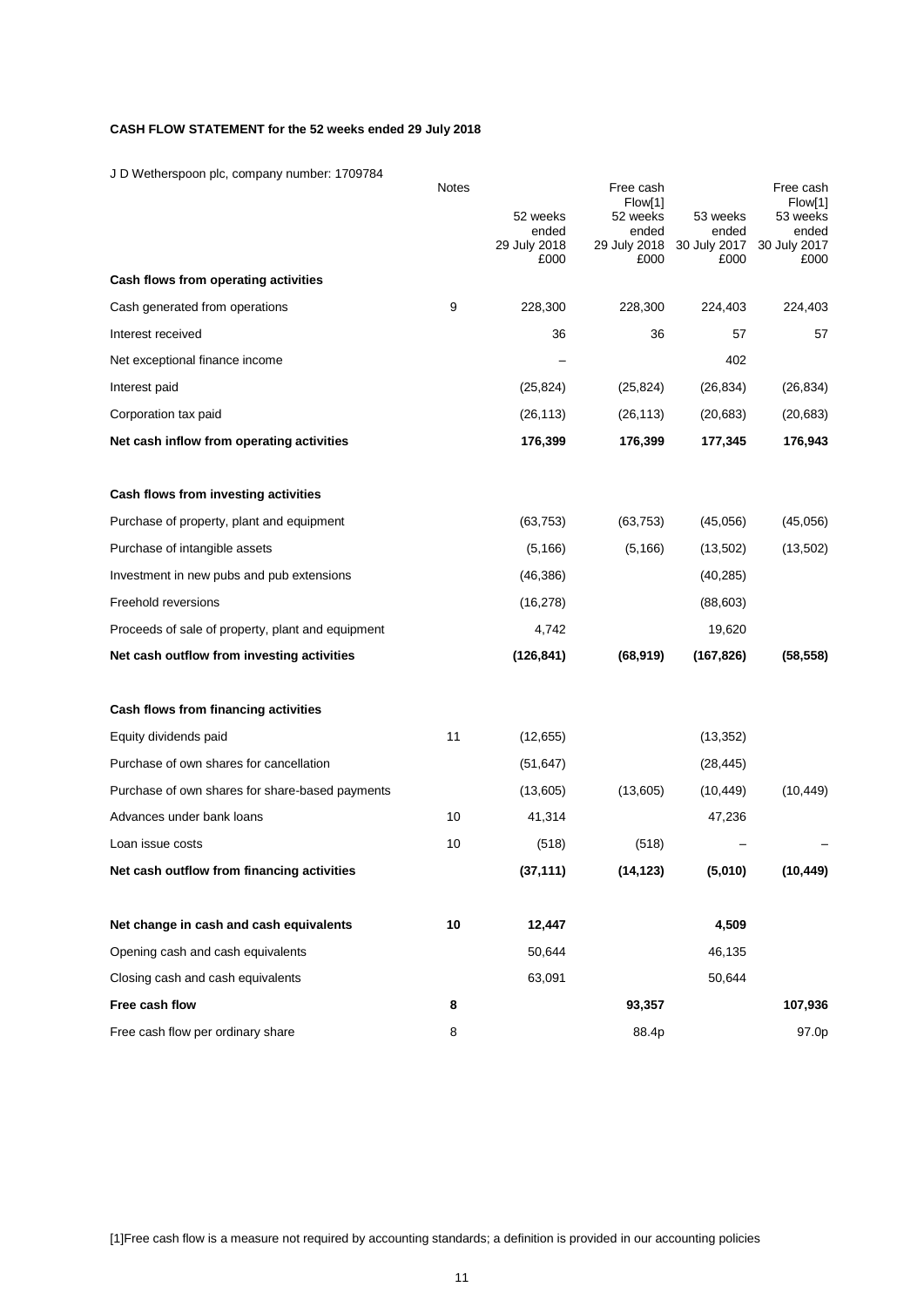# **BALANCE SHEET as at 29 July 2018**

J D Wetherspoon plc, company number: 1709784

|                                      | Notes          | 29 July 2018 | 30 July 2017 | 24 July 2016 |
|--------------------------------------|----------------|--------------|--------------|--------------|
|                                      |                |              | Restated[1]  | Restated[1]  |
|                                      |                | £000         | £000         | £000         |
| <b>Assets</b>                        |                |              |              |              |
| <b>Non-current assets</b>            |                |              |              |              |
| Property, plant and equipment        | 13             | 1,306,073    | 1,282,633    | 1,188,512    |
| Intangible assets                    | 12             | 24,779       | 29,691       | 27,051       |
| Investment property                  | 14             | 7,494        | 7,550        | 7,605        |
| Other non-current assets             | 15             | 7,925        | 8,272        | 9,725        |
| Derivative financial instruments     |                | 14,976       | 11,380       |              |
| Deferred tax assets                  | $\overline{7}$ | 4,099        | 6,612        | 11,426       |
| <b>Total non-current assets</b>      |                | 1,365,346    | 1,346,138    | 1,244,319    |
| Assets held for sale                 |                | 1,455        | 1,524        | 950          |
| <b>Current assets</b>                |                |              |              |              |
| Inventories                          |                | 23,300       | 21,575       | 19,168       |
| Receivables                          |                | 23,122       | 21,029       | 27,616       |
| Cash and cash equivalents            |                | 63,091       | 50,644       | 46,135       |
| Total current assets                 |                | 109,513      | 93,248       | 92,919       |
| <b>Total assets</b>                  |                | 1,476,314    | 1,440,910    | 1,338,188    |
| Liabilities                          |                |              |              |              |
|                                      |                |              |              |              |
| <b>Current liabilities</b>           |                |              |              |              |
| <b>Borrowings</b>                    |                | (8, 864)     | (17, 461)    | (112)        |
| Derivative financial instruments     |                | (160)        |              | (79)         |
| Trade and other payables             |                | (290, 602)   | (313, 525)   | (266, 523)   |
| Current income tax liabilities       |                | (8,950)      | (12, 159)    | (8, 247)     |
| Provisions                           |                | (8,052)      | (5, 175)     | (4, 463)     |
| <b>Total current liabilities</b>     |                | (316, 628)   | (348, 320)   | (279, 424)   |
| <b>Non-current liabilities</b>       |                |              |              |              |
| <b>Borrowings</b>                    |                | (780, 420)   | (729, 487)   | (696, 783)   |
| Derivative financial instruments     |                | (38, 925)    | (50, 276)    | (63, 398)    |
| Deferred tax liabilities             | $\overline{7}$ | (38,980)     | (40, 122)    | (45, 354)    |
| Provisions                           |                | (2, 453)     | (1,890)      | (3, 387)     |
| Other liabilities                    |                | (12, 346)    | (12, 383)    | (13, 307)    |
| <b>Total non-current liabilities</b> |                | (873, 124)   | (834, 158)   | (822, 229)   |
| <b>Net assets</b>                    |                | 286,562      | 258,432      | 236,535      |
| <b>Equity</b>                        |                |              |              |              |
| Share capital                        |                | 2,110        | 2,180        | 2,273        |
| Share premium account                |                | 143,294      | 143,294      | 143,294      |
| Capital redemption reserve           |                | 2,321        | 2,251        | 2,158        |
| Hedging reserve                      |                | (20,010)     | (32, 284)    | (52,051)     |
| Currency translation reserve         |                | 4,767        | 4,899        | 2,340        |
| Retained earnings                    |                | 154,080      | 138,092      | 138,521      |
| <b>Total equity</b>                  |                | 286,562      | 258,432      | 236,535      |

The financial statements, approved by the board of directors and authorised for issue on 13 September 2018, are signed on its behalf by:

John Hutson Ben Whitley

Director

[1]Deferred tax and retained earnings have been restated, see note 7 for further details.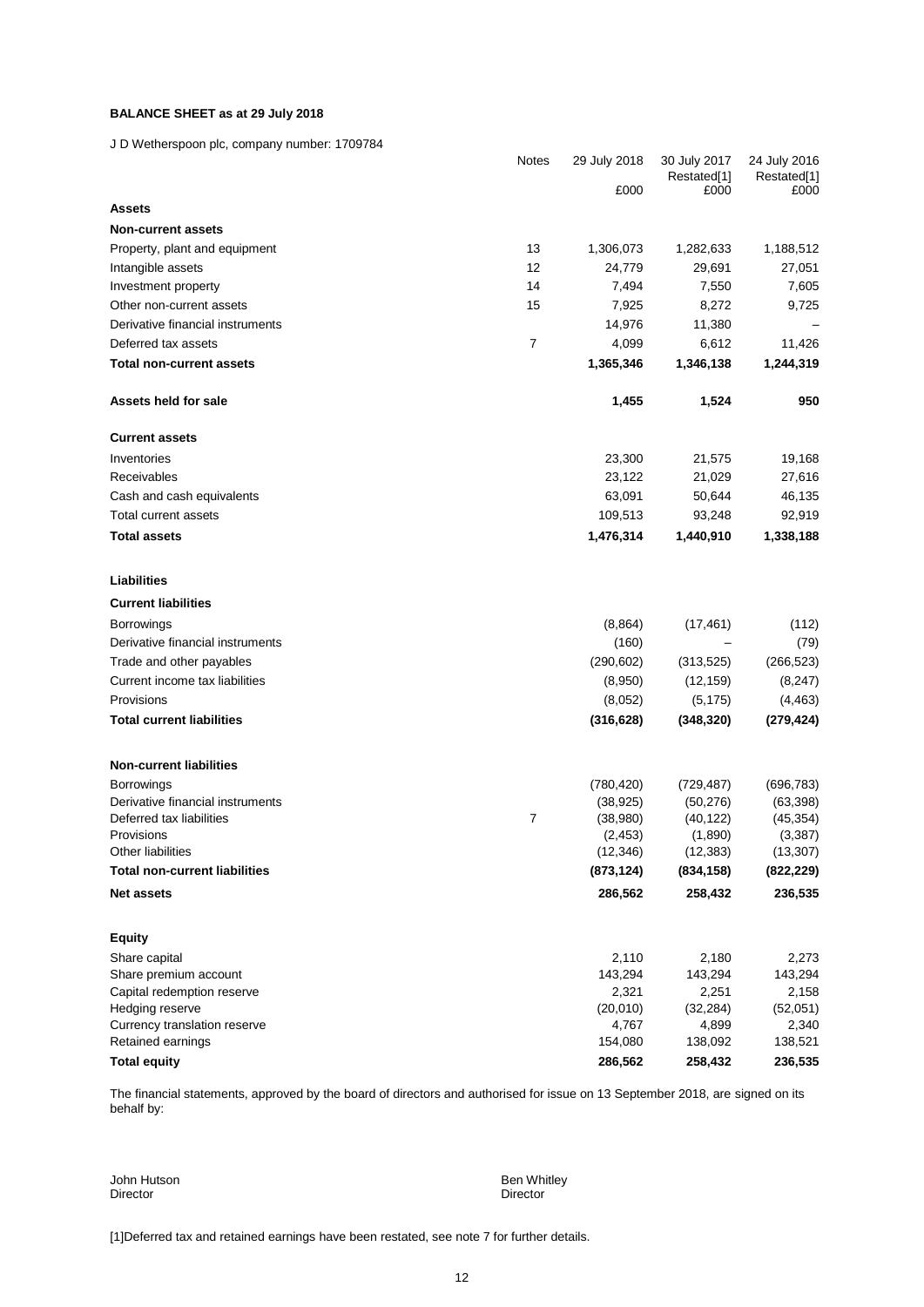# **STATEMENT OF CHANGES IN EQUITY**

J D Wetherspoon plc, company number: 1709784

|                                                 | <b>Notes</b>   | Share<br>capital | Share<br>premium | Capital<br>redemption | Hedging<br>reserve | <b>Currency Retained</b><br>translation earnings |                 | Total           |
|-------------------------------------------------|----------------|------------------|------------------|-----------------------|--------------------|--------------------------------------------------|-----------------|-----------------|
|                                                 |                |                  | account          | reserve               |                    | reserve                                          |                 |                 |
|                                                 |                | £000             | £000             | £000                  | £000               | £000                                             | £000            | £000            |
| Reported at 24 July 2016                        |                | 2,273            | 143,294          | 2,158                 | (52,051)           | 2,340                                            | 109,434         | 207,448         |
| Restatement of previous periods                 | $\overline{7}$ |                  |                  |                       |                    |                                                  | 29,087          | 29,087          |
| Restated at 24 July 2016                        |                | 2,273            | 143,294          | 2,158                 | (52,051)           | 2,340                                            | 138,521         | 236,535         |
| Total comprehensive income                      |                |                  |                  |                       | 19,767             | 2,559                                            | 56,126          | 78,452          |
| Profit for the period                           |                |                  |                  |                       |                    |                                                  | 56,581          | 56,581          |
| Interest-rate swaps: cash flow hedges           |                |                  |                  |                       | 24,581             |                                                  |                 | 24,581          |
| Tax taken directly to comprehensive income      | $\overline{7}$ |                  |                  |                       | (4, 814)           |                                                  |                 | (4, 814)        |
| Currency translation differences                |                |                  |                  |                       |                    | 2,559                                            | (455)           | 2,104           |
| Purchase of own shares for cancellation         |                | (93)             |                  | 93                    |                    |                                                  | (43, 887)       | (43, 887)       |
| Share-based payment charges                     |                |                  |                  |                       |                    |                                                  | 10,711          | 10,711          |
| Tax on share-based payments                     | $\overline{7}$ |                  |                  |                       |                    |                                                  | 422             | 422             |
| Purchase of own shares for share-based payments |                |                  |                  |                       |                    |                                                  | (10, 449)       | (10, 449)       |
| <b>Dividends</b>                                | 11             |                  |                  |                       |                    |                                                  | (13, 352)       | (13, 352)       |
| At 30 July 2017                                 |                | 2,180            | 143,294          | 2,251                 | (32, 284)          | 4,899                                            |                 | 138,092 258,432 |
| Total comprehensive income                      |                |                  |                  |                       | 12,274             | (132)                                            | 66,521          | 78,663          |
| Profit for the period                           |                |                  |                  |                       |                    |                                                  | 66,709          | 66,709          |
| Interest-rate swaps: cash flow hedges           |                |                  |                  |                       | 14,787             |                                                  |                 | 14,787          |
| Tax taken directly to comprehensive income      | 7              |                  |                  |                       | (2, 513)           |                                                  |                 | (2,513)         |
| Currency translation differences                |                |                  |                  |                       |                    | (132)                                            | (188)           | (320)           |
| Purchase of own shares for cancellation         |                | (70)             |                  | 70                    |                    |                                                  | (36, 205)       | (36, 205)       |
| Share-based payment charges                     |                |                  |                  |                       |                    |                                                  | 11,405          | 11,405          |
| Tax on share-based payments                     | $\overline{7}$ |                  |                  |                       |                    |                                                  | 527             | 527             |
| Purchase of own shares for share-based payments |                |                  |                  |                       |                    |                                                  | (13,605)        | (13,605)        |
| Dividends                                       | 11             |                  |                  |                       |                    |                                                  | (12, 655)       | (12, 655)       |
| At 29 July 2018                                 |                | 2,110            | 143,294          | 2,321                 | (20, 010)          | 4,767                                            | 154,080 286,562 |                 |

The balance classified as share capital represents proceeds arising on issue of the company's equity share capital,comprising 2p ordinary shares and the cancellation of shares repurchased by the company.

The capital redemption reserve increased owing to the purchase of a number of shares in the year.

Shares acquired in relation to the employee Share Incentive Plan and the Deferred Bonus Scheme are held in trust, until such time as the awards vest. At 29 July 2018, the number of shares held in trust was 2,367,991 (2017: 2,458,000), with a nominal value of £47,360 (2017: £49,160) and a market value of £28,865,810 (2017: £25,071,600); these are included in retained earnings.

During the year, 3,497,500 shares were repurchased by the company for cancellation, representing approximately 3.21% of the issued share capital, at a cost of £36.2m, including stamp duty, representing an average cost per share of 1,025p. At the previous year end, 30 July 2017, the company had a liability for share purchases of £15.5m, which was settled during the current year, ended 29 July 2018.

Hedging gain/loss arises from fair value movements in the company's financial derivative instruments, in line with the accounting policy disclosed in section 2.

The currency translation reserve contains the accumulated currency gains and losses on the long-term financing and balance sheet translation of the overseas branch. The currency translation difference reported in retained earnings is the restatement of the opening reserves in the overseas branch at the current year end currency exchange rate.

As at 29 July 2018, the company had distributable reserves of £138.8m.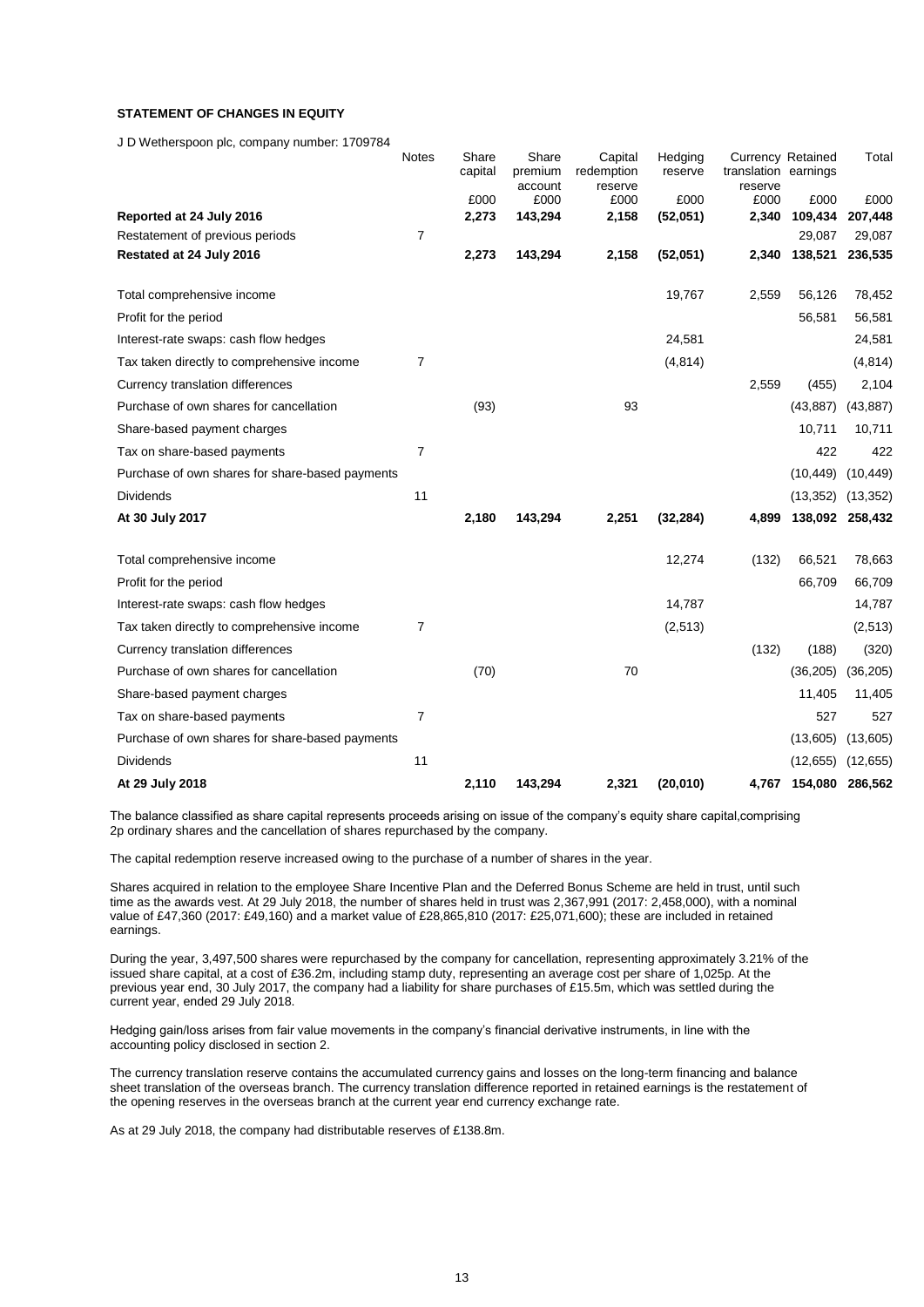# **NOTES TO THE FINANCIAL STATEMENTS**

# **1. Revenue**

Revenue disclosed in the income statement is analysed as follows:

| Revenue disclosed in the income statement is analysed as follows. | 52 weeks<br>ended        | 53 weeks<br>ended        |
|-------------------------------------------------------------------|--------------------------|--------------------------|
|                                                                   | 29 July                  | 30 July                  |
|                                                                   | 2018                     | 2017                     |
|                                                                   | £000                     | £000                     |
| Sales of food, beverages, hotel rooms and machine income          | 1,693,818                | 1,660,750                |
| 2.<br>Operating profit – analysis of costs by nature              |                          |                          |
| This is stated after charging/(crediting):                        |                          |                          |
|                                                                   | 52 weeks                 | 53 weeks                 |
|                                                                   | ended                    | ended                    |
|                                                                   | 29 July<br>2018          | 30 July<br>2017          |
|                                                                   | £000                     | £000                     |
| Concession rental payments                                        | 25,075                   | 24,784                   |
| Minimum operating lease payments                                  | 42,754                   | 44,828                   |
| Repairs and maintenance                                           | 71,261                   | 66,219                   |
| Net rent receivable                                               | (1,407)                  | (1, 422)                 |
| Share-based payments (note 5)                                     | 11,405                   | 10,711                   |
| Depreciation of property, plant and equipment (note 13)           | 70,918                   | 66,483                   |
| Amortisation of intangible assets (note 12)                       | 7,984                    | 6,931                    |
| Depreciation of investment properties (note 14)                   | 56                       | 55                       |
| Amortisation of other non-current assets (note 15)                | 347                      | 400                      |
| Auditors' remuneration                                            | 52 weeks                 | 53 weeks                 |
|                                                                   | ended                    | ended                    |
|                                                                   | 29 July                  | 30 July                  |
|                                                                   | 2018<br>£000             | 2017<br>£000             |
| Fees payable for the audit of the financial statements            | 167                      | 197                      |
|                                                                   |                          |                          |
| Fees payable for other services:                                  |                          |                          |
| - Assurance services                                              | 27                       | 32                       |
| - Audit related services                                          | 38                       |                          |
| Total auditors' fees                                              | 232                      | 229                      |
| Analysis of continuing operations                                 | 52 weeks                 | 53 weeks                 |
|                                                                   | ended                    | ended                    |
|                                                                   | 29 July                  | 30 July                  |
|                                                                   | 2018                     | 2017                     |
|                                                                   | £000                     | £000                     |
| Revenue<br>Cost of sales                                          | 1,693,818<br>(1,505,781) | 1,660,750<br>(1,470,273) |
| Gross profit                                                      | 188,037                  | 190,477                  |
| Administration costs                                              | (55, 746)                | (61, 969)                |
| Operating profit after exceptional items                          | 132,291                  | 128,508                  |
|                                                                   |                          |                          |

Included within cost of sales is £602.4m (2017: £597.8m), related to cost of inventory recognised as expense.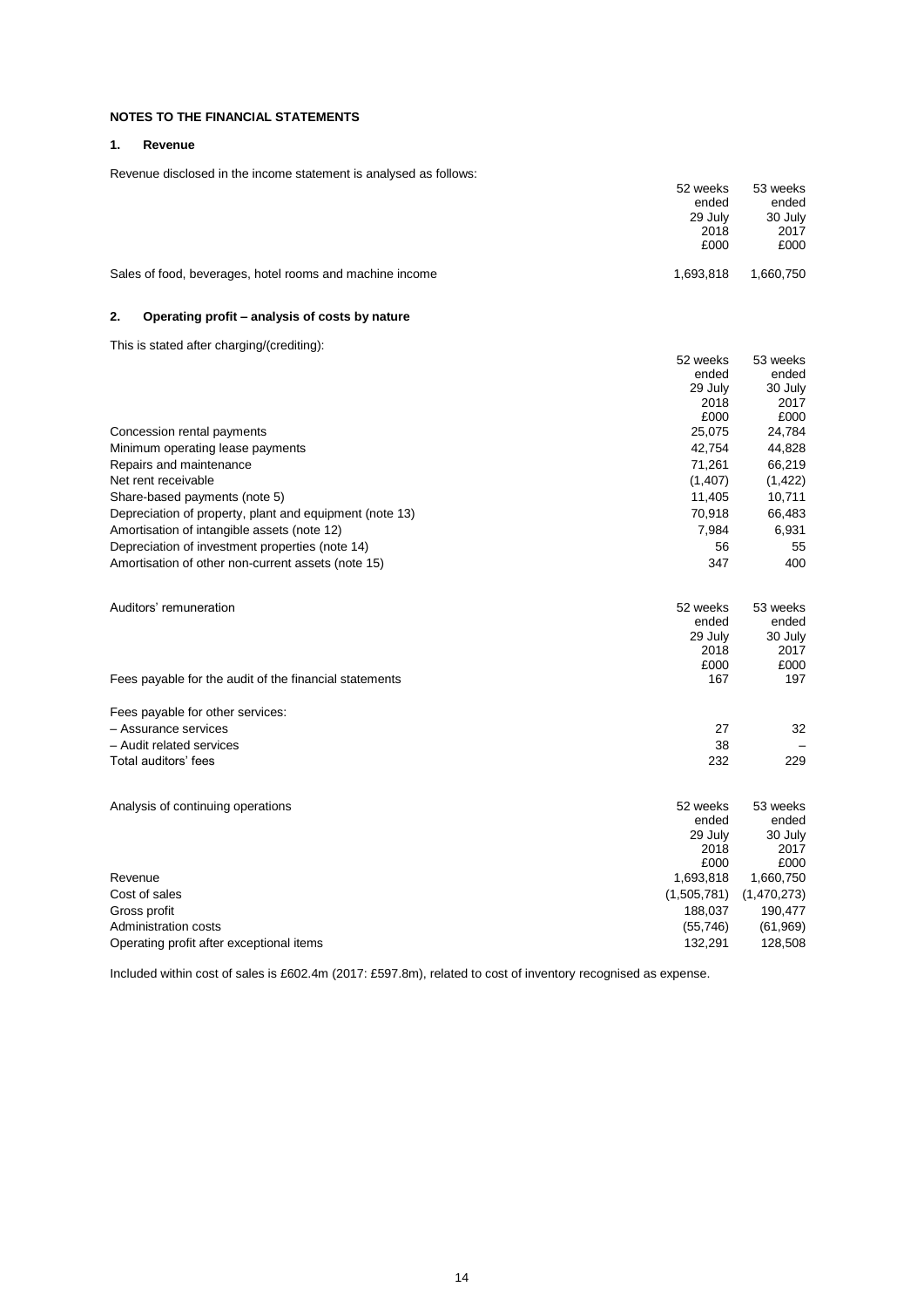#### **3. Property gains and losses**

|                                             | 52 weeks<br>ended | 52 weeks<br>ended | 52 weeks<br>ended       | 53 weeks<br>ended | 53 weeks<br>ended         | 53 weeks<br>ended |
|---------------------------------------------|-------------------|-------------------|-------------------------|-------------------|---------------------------|-------------------|
|                                             | 29 July 2018      | 29 July 2018      | 29 July 2018            | 30 July<br>2017   | 30 July<br>2017           | 30 July<br>2017   |
|                                             | <b>Before</b>     | Exceptional       | After                   |                   | <b>Before Exceptional</b> | After             |
|                                             | exceptional       | items             | exceptional exceptional |                   |                           | items exceptional |
|                                             | items             | (note 4)          | items                   | items             | (note 4)                  | items             |
|                                             | £000              | £000              | £000                    | £000              | £000                      | £000              |
| Disposal of fixed assets                    | (1,865)           | 5,076             | 3,211                   | (615)             | 15,099                    | 14,484            |
| Additional costs of disposal                | 117               | 3,625             | 3,742                   | 25                | 3,262                     | 3,287             |
| Impairment of property, plant and equipment |                   | 3,588             | 3,588                   | -                 | 7.607                     | 7,607             |
| Impairment of other assets                  |                   |                   |                         |                   | 180                       | 180               |
| Onerous lease provision                     |                   | 5,962             | 5,962                   |                   | 720                       | 720               |
| Other property gains                        | (1, 152)          |                   | (1, 152)                | (2,217)           | -                         | (2, 217)          |
| Total property (gains)/losses               | (2,900)           | 18.251            | 15.351                  | (2,807)           | 26.868                    | 24,061            |

# **4. Exceptional items**

|                                               | 52 weeks<br>ended<br>29 July<br>2018<br>£000 | 53 weeks<br>ended<br>30 July<br>2017<br>£000 |
|-----------------------------------------------|----------------------------------------------|----------------------------------------------|
| <b>Exceptional property losses</b>            |                                              |                                              |
| Disposal programme                            |                                              |                                              |
| Loss on disposal of pubs                      | 8,701                                        | 18,361                                       |
| Impairment property plant and equipment       |                                              | 5,943                                        |
| Impairment of other non-current assets        |                                              | 141                                          |
| Onerous lease reversal                        | (173)                                        | (1,319)                                      |
| Onerous lease provision                       | 4,693                                        | 1,659                                        |
|                                               | 13,221                                       | 24,785                                       |
| Other property losses                         |                                              |                                              |
| Impairment of property, plant and equipment   | 3,588                                        | 1,664                                        |
| Impairment of other non-current assets        |                                              | 39                                           |
| Onerous lease reversal                        |                                              | (696)                                        |
| Onerous lease provision                       | 1,442                                        | 1,076                                        |
|                                               | 5,030                                        | 2,083                                        |
| Total exceptional property losses             | 18,251                                       | 26,868                                       |
| Other exceptional items                       |                                              |                                              |
| Net exceptional finance income                |                                              | (402)                                        |
|                                               |                                              | (402)                                        |
| Total pre-tax exceptional items               | 18,251                                       | 26,466                                       |
| Exceptional tax                               |                                              |                                              |
| Exceptional tax items - deferred tax (note 7) |                                              | (4, 155)                                     |
| Tax effect on exceptional items               | (1, 278)                                     | (1,386)                                      |
| Restatement temporary differences             |                                              | (2, 474)                                     |
| Restatement impact of change in UK tax rate   |                                              | 1,952                                        |
| Total exceptional tax                         | (1, 278)                                     | (6,063)                                      |
| Total exceptional items                       | 16,973                                       | 20,403                                       |

Disposal programme

The company has offered several of its sites for sale. At the year end, 19 (2017: 45) sites had been sold, including sites which were closed in the previous year, one (2017: five) was classified as held for sale and an additional six (2017: three) sites have been closed as part of the disposal programme.

In the table above, the costs classified as loss on disposal are the losses on sold sites and associated costs to sale.

Onerous lease provision relates to sites which have been closed and made available for sale. A provision has been raised to cover the rental costs for the estimated period required to dispose of these sites.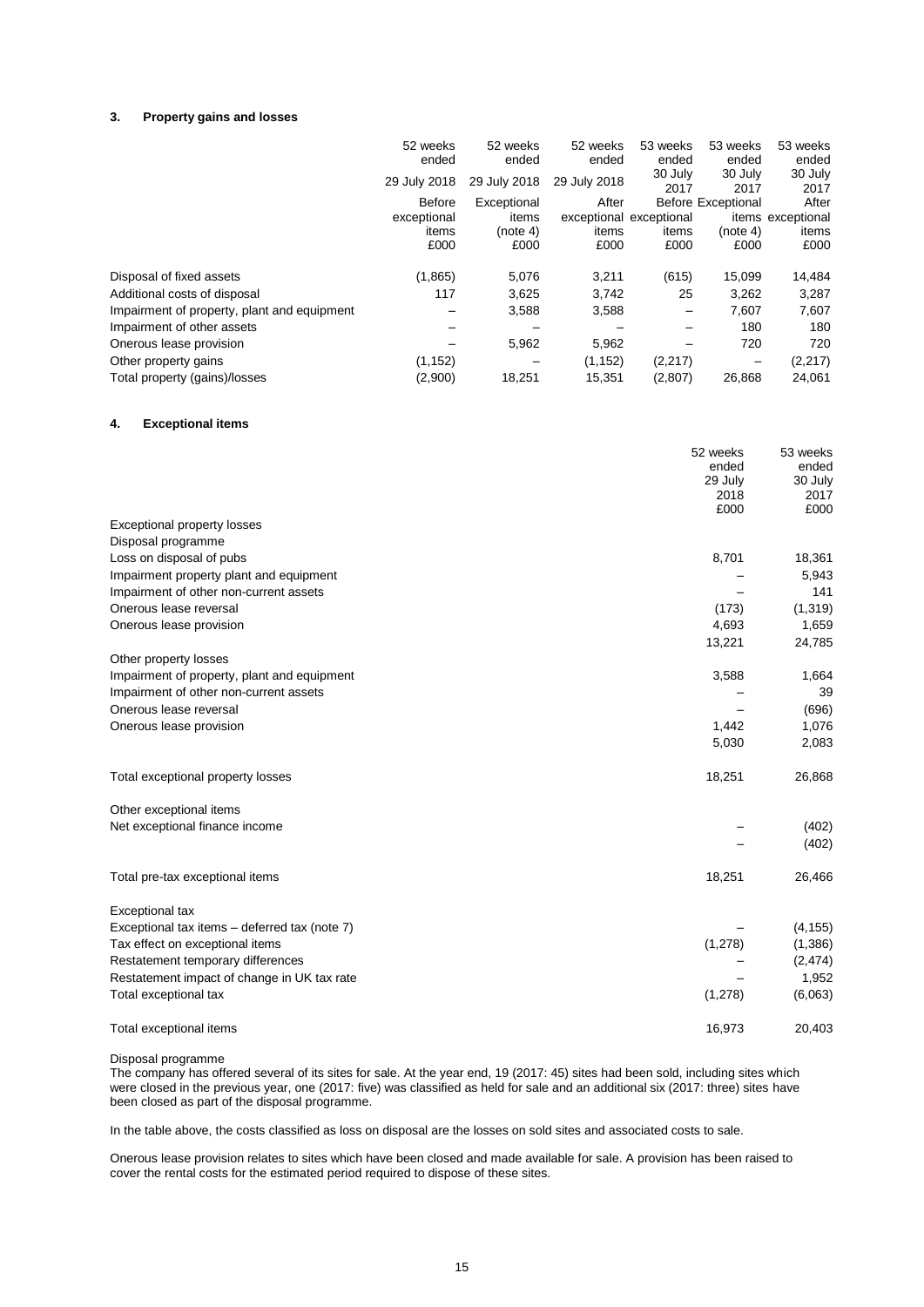#### **4. Exceptional items (continued)**

#### Other property losses

Property impairment relates to the situation in which, owing to poor trading performance, pubs are unlikely to generate sufficient cash in the future to justify their current book value. In the year, an exceptional charge of £3,588,000 (2017: £1,703,000) was incurred in respect of the impairment of assets as required under IAS 36. This comprises an impairment charge of £6,898,000 (2017: £2,530,000), offset by impairment reversals of £3,310,000 (2017: £827,000).

The onerous lease provision relates to pubs for which future trading profits, or income from subleases, are not expected to cover the rent. The provision takes several factors into account, including the expected future profitability of the pub and also the amount estimated as payable on surrender of the lease, where this is a likely outcome. In the year, £1,442,000 (2017: £380,000) was charged net in respect of onerous leases outside of the disposal programme.

All exceptional items listed above generated a net cash outflow of £629,000 (2017: inflow of £12,214,000).

#### **5. Employee benefits expenses**

|                                                               | 52 weeks | 53 weeks |
|---------------------------------------------------------------|----------|----------|
|                                                               | ended    | ended    |
|                                                               | 29 July  | 30 July  |
|                                                               | 2018     | 2017     |
|                                                               | £000     | £000     |
| Wages and salaries                                            | 501,229  | 475,420  |
| Social Security costs                                         | 34,455   | 31,211   |
| Other pension costs                                           | 4,510    | 3,696    |
| Share-based payments                                          | 11.405   | 10,711   |
|                                                               | 551,599  | 521,038  |
| Directors' emoluments                                         | 2018     | 2017     |
|                                                               | £000     | £000     |
| Aggregate emoluments                                          | 1,894    | 2,128    |
| Aggregate amount receivable under long-term incentive schemes | 1,297    | 1,387    |
| Company contributions to money purchase pension scheme        | 154      | 155      |
|                                                               | 3,345    | 3,670    |

The totals below relate to the monthly average number of employees during the year, not the total number of employees at the end of the year (including directors on a service contract).

|                           | 2018   | 2017   |
|---------------------------|--------|--------|
|                           | Number | Number |
| Full-time equivalents     |        |        |
| Managerial/administration | 4,335  | 3,880  |
| Hourly paid staff         | 19,727 | 18,900 |
|                           | 24,062 | 22,780 |
|                           | 2018   | 2017   |
|                           | Number | Number |
| Total employees           |        |        |
| Managerial/administration | 4.424  | 4,309  |
| Hourly paid staff         | 33,960 | 32,241 |
|                           | 38,384 | 36,550 |
|                           |        |        |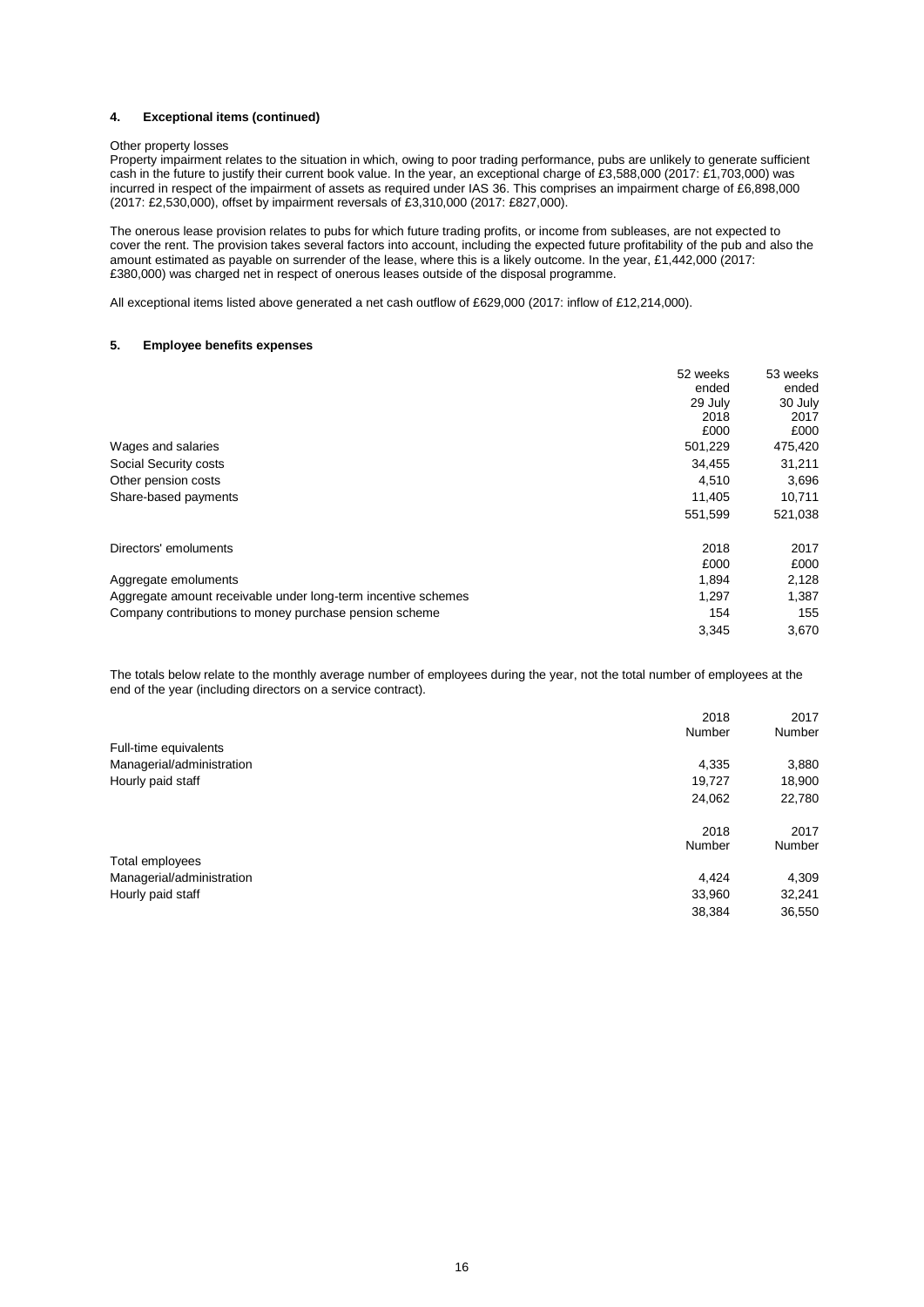## **5. Employee benefits expenses (continued)**

The shares awarded as part of the above schemes are based on the cash value of the bonuses at the date of the awards. These awards vest over three years – with their cost spread equally over their three-year life. The share-based payment charge above represents the annual cost of bonuses awarded over the past three years. All awards are settled in equity.

The company operates two share-based compensation plans. In both schemes, the fair values of the shares granted are determined by reference to the share price at the date of the award. The shares vest at a £Nil exercise price – and there are no market-based conditions to the shares which affect their ability to vest.

| Share-based payments                                       | 52 weeks  | 53 weeks  |
|------------------------------------------------------------|-----------|-----------|
|                                                            | ended     | ended     |
|                                                            | 29 July   | 30 July   |
|                                                            | 2018      | 2017      |
| Shares awarded during the year (shares)                    | 1.366.435 | 1,550,377 |
| Average price of shares awarded (pence)                    | 1.268     | 936       |
| Market value of shares vested during the year (£000)       | 14.199    | 9.696     |
| Total liability of the share based payments schemes (£000) | 15.668    | 14.540    |

#### **6. Finance income and costs**

|                                                 | 52 weeks<br>ended<br>29 July<br>2018<br>£000 | 53 weeks<br>ended<br>30 July<br>2017<br>£000 |
|-------------------------------------------------|----------------------------------------------|----------------------------------------------|
| Finance costs                                   |                                              |                                              |
| Interest payable on bank loans and overdrafts   | 18,899                                       | 17,273                                       |
| Amortisation of bank loan issue costs (note 10) | 1,540                                        | 2,817                                        |
| Interest payable on swaps                       | 7,544                                        | 8,450                                        |
| Interest payable on other loans                 | 7                                            | 17                                           |
| Total finance costs                             | 27,990                                       | 28,557                                       |
| Bank interest receivable                        | (48)                                         | (72)                                         |
| Total finance income                            | (48)                                         | (72)                                         |
| Net finance costs before exceptionals           | 27,942                                       | 28,485                                       |
| Exceptional bank interest receivable            |                                              | (402)                                        |
| Net finance costs after exceptionals            | 27,942                                       | 28,083                                       |

The finance costs in the income statement were covered 4.8 times (2017: 4.6 times) by earnings before interest and tax, before exceptional items.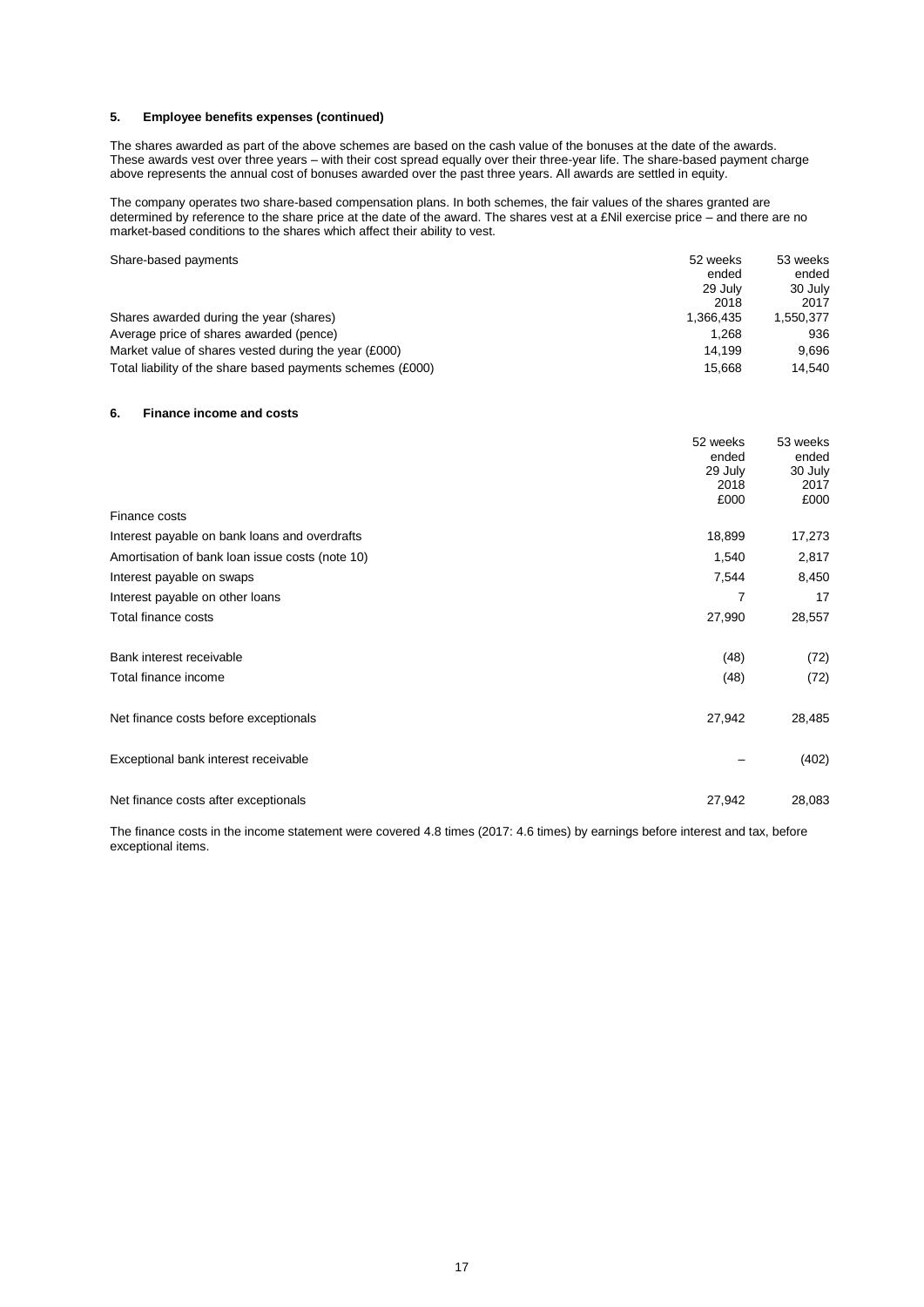# **7. Income tax expense**

# (a) Tax on profit on ordinary activities

The standard rate of corporation tax in the UK is 19.00%. The company's profits for the accounting period are taxed at an effective rate of 19.00% (2017: 19.67%).

|                                                | 52 weeks<br>ended        | 52 weeks<br>ended | 52 weeks<br>ended | 53 weeks<br>ended        | 53 weeks<br>ended         | 53 weeks<br>ended |
|------------------------------------------------|--------------------------|-------------------|-------------------|--------------------------|---------------------------|-------------------|
|                                                | 29 July 2018             | 29 July 2018      | 29 July 2018      | 30 July<br>2017          | 30 July<br>2017           | 30 July<br>2017   |
|                                                | <b>Before</b>            | Exceptional       | After             |                          | <b>Before Exceptional</b> | After             |
|                                                | exceptional              | items             |                   | exceptional exceptional  |                           | items exceptional |
|                                                | items<br>£000            | (note 4)<br>£000  | items<br>£000     | items<br>£000            | (note 4)<br>£000          | items<br>£000     |
| Taken through income statement                 |                          |                   |                   |                          |                           |                   |
| Current tax:                                   |                          |                   |                   |                          |                           |                   |
| Current tax charge                             | 24,466                   | (325)             | 24,141            | 24,837                   | 161                       | 24,998            |
| Previous period adjustment                     | (765)                    |                   | (765)             | (246)                    | $\qquad \qquad -$         | (246)             |
| Total current tax                              | 23,701                   | (325)             | 23,376            | 24,591                   | 161                       | 24,752            |
| Deferred tax:                                  |                          |                   |                   |                          |                           |                   |
| Temporary differences                          | (70)                     | (953)             | (1,023)           | 1,103                    | (1, 547)                  | (444)             |
| Previous period adjustment                     | (64)                     |                   | (64)              | 152                      |                           | 152               |
| Impact of change in UK tax rate                | $\overline{\phantom{0}}$ |                   |                   | $\qquad \qquad -$        | (4, 155)                  | (4, 155)          |
| Restatement of temporary differences           |                          |                   |                   | $\overline{\phantom{0}}$ | (2, 474)                  | (2, 474)          |
| Restatement of impact of change in UK tax rate |                          |                   |                   |                          | 1,952                     | 1,952             |
| Total deferred tax                             | (134)                    | (953)             | (1,087)           | 1,255                    | (6, 224)                  | (4,969)           |
| Tax charge/(credit)                            | 23,567                   | (1,278)           | 22,289            | 25,846                   | (6,063)                   | 19,783            |
|                                                | 52 weeks                 | 52 weeks          | 52 weeks          | 53 weeks                 | 53 weeks                  | 53 weeks          |
|                                                | ended                    | ended             | ended             | ended                    | ended                     | ended             |
|                                                |                          |                   |                   | 30 July                  | 30 July                   | 30 July           |
|                                                | 29 July 2018             | 29 July 2018      | 29 July 2018      | 2017                     | 2017                      | 2017              |
|                                                | <b>Before</b>            | Exceptional       | After             |                          | <b>Before Exceptional</b> | After             |
|                                                | exceptional              | items             |                   | exceptional exceptional  |                           | items exceptional |
|                                                | items<br>£000            | (note 4)<br>£000  | items<br>£000     | items<br>£000            | (note 4)<br>£000          | items<br>£000     |
| Taken through equity                           |                          |                   |                   |                          |                           |                   |
| Tax on share-based payments                    |                          |                   |                   |                          |                           |                   |
| <b>Current tax</b>                             | (472)                    |                   | (472)             | (159)                    |                           | (159)             |
| Deferred tax                                   | (55)                     |                   | (55)              | (263)                    | $\overline{\phantom{0}}$  | (263)             |
| Tax credit                                     | (527)                    |                   | (527)             | (422)                    |                           | (422)             |
|                                                | 52 weeks                 |                   |                   |                          |                           |                   |
|                                                | ended                    | 52 weeks<br>ended | 52 weeks<br>ended | 53 weeks<br>ended        | 53 weeks<br>ended         | 53 weeks<br>ended |
|                                                |                          |                   |                   | 30 July                  | 30 July                   | 30 July           |
|                                                | 29 July 2018             | 29 July 2018      | 29 July 2018      | 2017                     | 2017                      | 2017              |
|                                                | <b>Before</b>            | Exceptional       | After             |                          | <b>Before Exceptional</b> | After             |
|                                                | exceptional              | items             |                   | exceptional exceptional  |                           | items exceptional |
|                                                | items<br>£000            | (note 4)<br>£000  | items<br>£000     | items<br>£000            | (note 4)<br>£000          | items<br>£000     |
| Taken through comprehensive income             |                          |                   |                   |                          |                           |                   |
| Deferred tax charge on swaps                   | 2,513                    |                   | 2,513             | 4,835                    |                           | 4,835             |
| Impact of change in UK tax rate                |                          |                   | —                 | (21)                     | $\qquad \qquad -$         | (21)              |
| Tax charge                                     | 2,513                    |                   | 2,513             | 4,814                    |                           | 4,814             |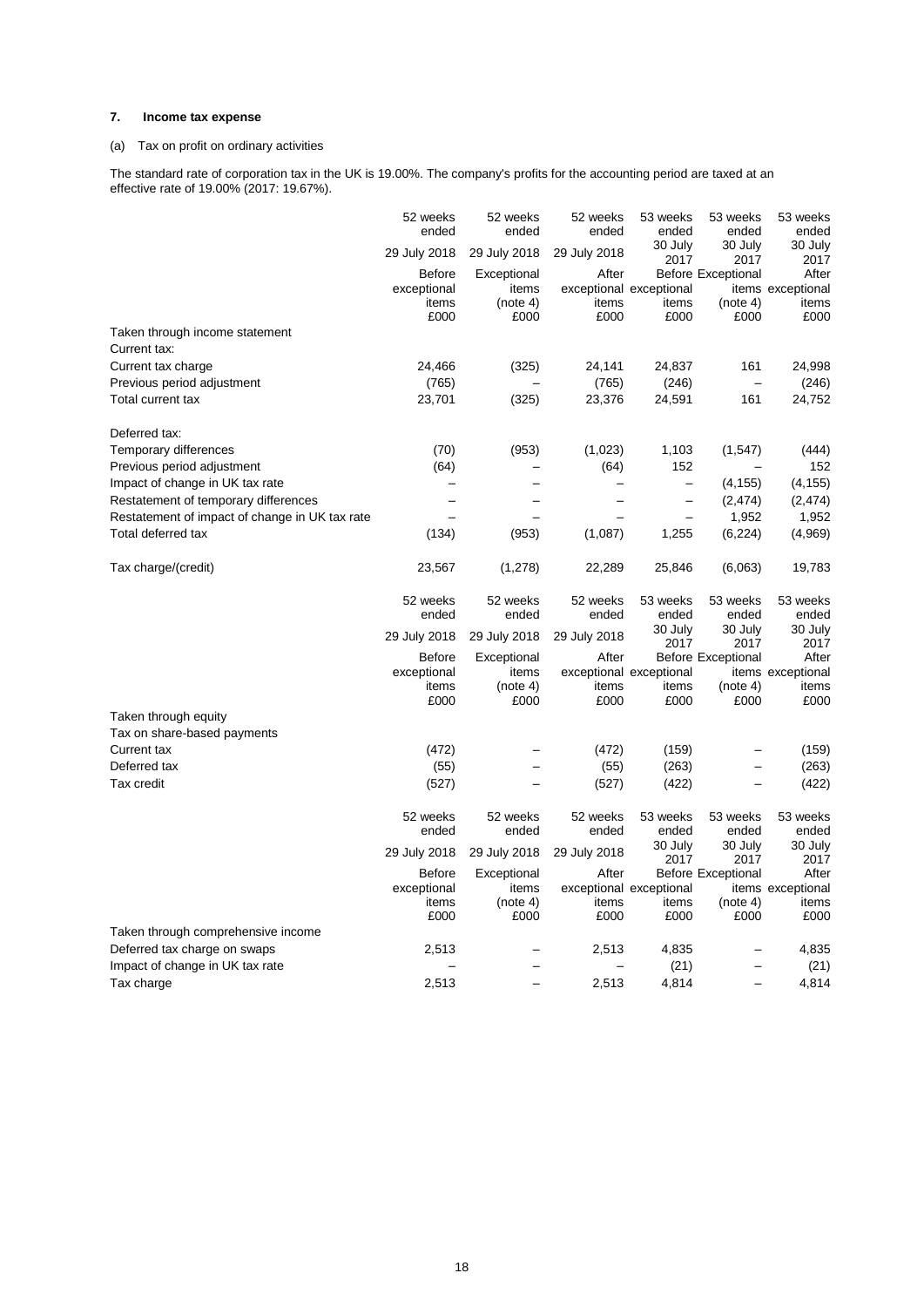#### **7. Income tax expense (continued)**

#### (b) Reconciliation of the total tax charge

The taxation charge for the 52 weeks ended 29 July 2018 is based on the pre-exceptional profit before tax of £107.2m and the estimated effective tax rate before exceptional items for the 52 weeks ended 29 July 2018 of 22.0% (2017: 25.1%). This comprises a pre-exceptional current tax rate of 22.1% (2017: 23.9%) and a pre-exceptional deferred tax credit of 0.1% (2017: 1.2% charge).

The UK standard weighted average tax rate for the period is 19.00% (2017: 19.67%). The current tax rate is higher than the UK standard weighted average tax rate owing mainly to depreciation which is not eligible for tax relief.

|                                                    | 52 weeks      | 52 weeks    | 53 weeks      | 53 weeks    |
|----------------------------------------------------|---------------|-------------|---------------|-------------|
|                                                    | ended         | ended       | ended         | ended       |
|                                                    | 29 Jul 2018   | 29 Jul 2018 | 30 Jul 2017   | 30 Jul 2017 |
|                                                    | <b>Before</b> | After       | <b>Before</b> | After       |
|                                                    | exceptional   | exceptional | exceptional   | exceptional |
|                                                    | items         | items       | items         | items       |
|                                                    | £000          | £000        | £000          | £000        |
| Profit before tax                                  | 107,249       | 88,998      | 102,830       | 76,364      |
| Profit multiplied by the UK standard rate of       | 20,377        | 16,910      | 20,227        | 15,021      |
| corporation tax of 19.00% (2017: 19.67%)           |               |             |               |             |
| Abortive acquisition costs and disposals           | 103           | 103         | 228           | 228         |
| Other disallowables                                | 117           | 2,315       | 1,004         | 2,520       |
| Other allowable deductions                         | (106)         | (106)       | (83)          | (83)        |
| Capital gains – effects of reliefs                 | 53            | (471)       | 252           | 102         |
| Non-qualifying depreciation                        | 3,645         | 4,068       | 4,302         | 6,737       |
| Restatement of the non-qualifying depreciation     |               |             |               | (2, 474)    |
| Deduction for shares and SIPs                      | (61)          | 31          | (156)         | (137)       |
| Remeasurement of other balance sheet items         | (272)         | (272)       | (188)         | (188)       |
| Unrecognised losses in overseas companies          | 540           | 540         | 354           | 354         |
| Adjustment in respect of change in tax rate        |               |             |               | (4, 155)    |
| Restatement in respect of change in tax rate       |               |             |               | 1,952       |
| Previous period adjustment – current tax           | (765)         | (765)       | (246)         | (246)       |
| Previous period adjustment - deferred tax          | (64)          | (64)        | 152           | 152         |
| Total tax expense reported in the income statement | 23,567        | 22,289      | 25,846        | 19,783      |

#### (c) Deferred tax

The deferred tax in the balance sheet is as follows:

The Finance Act 2017 included legislation to reduce the main rate of corporation tax to 17% for the financial year beginning 1 April 2020.

These changes have been substantively enacted at the balance sheet date and are consequently included in these financial statements.

| Deferred tax liabilities                                |          | Accelerated tax<br>depreciation | Other<br>temporary<br>differences | Total   |
|---------------------------------------------------------|----------|---------------------------------|-----------------------------------|---------|
|                                                         |          | £000                            | £000                              | £000    |
| At 30 July 2017 (restated)                              |          | 40,684                          | 3,601                             | 44,285  |
| Previous period movement posted to the income statement |          |                                 | 11                                | 11      |
| Movement during period posted to the income statement   |          | (506)                           | (25)                              | (531)   |
| At 29 July 2018                                         |          | 40,178                          | 3,587                             | 43,765  |
| Deferred tax assets                                     | Share    | Capital                         | Interest-rate                     | Total   |
|                                                         | based    | losses                          | swaps                             |         |
|                                                         | payments | carried<br>forward              |                                   |         |
|                                                         | £000     | £000                            | £000                              | £000    |
| At 30 July 2017                                         | 1,457    | 2,706                           | 6,612                             | 10,775  |
| Previous period movement posted to the income statement |          | 75                              |                                   | 75      |
| Movement during period posted to the income statement   | (69)     | 561                             |                                   | 492     |
| Movement during period posted to comprehensive income   |          |                                 | (2,513)                           | (2,513) |
| Movement during period posted to equity                 | 55       |                                 |                                   | 55      |
| At 29 July 2018                                         | 1,443    | 3,342                           | 4,099                             | 8,884   |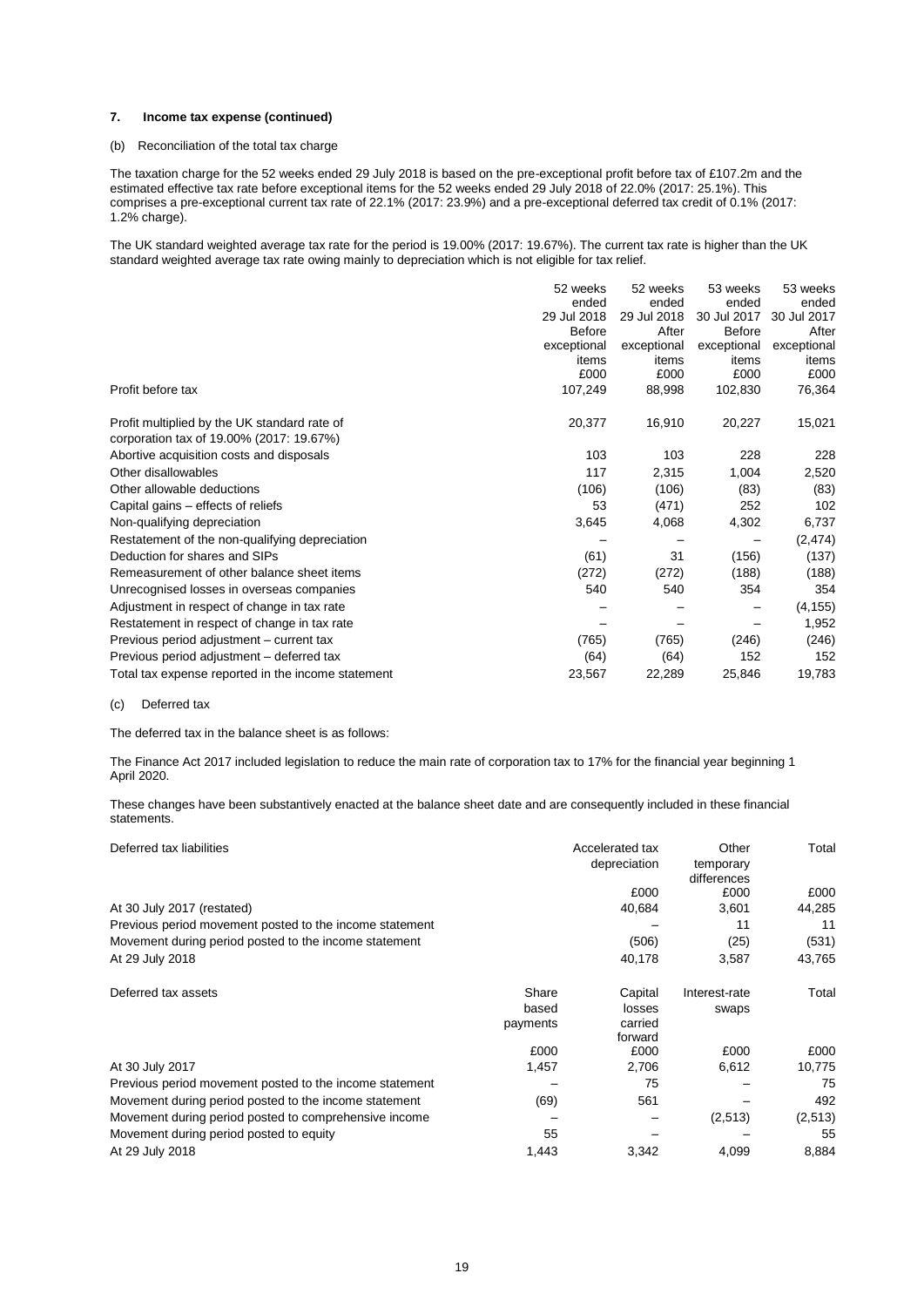#### **7. Income tax expense (continued)**

Deferred tax assets and liabilities have been offset as follows:

|                                         | 2018    | 2017     |
|-----------------------------------------|---------|----------|
|                                         | £000    | £000     |
| Deferred tax liabilities                | 43.765  | 44,285   |
| Offset against deferred tax assets      | (4,785) | (4, 163) |
| Deferred tax liabilities                | 38,980  | 40.122   |
| Deferred tax assets                     | 8.884   | 10,775   |
| Offset against deferred tax liabilities | (4,785) | (4, 163) |
| Deferred tax asset                      | 4,099   | 6.612    |

As at 29 July 2018, there are potential deferred tax assets of £1.3m (2017: £0.9m); these are not being recognised, owing to insufficient certainty of recovery. This comprises a deferred tax asset of £1.3m, relating to losses (2017: £1.0m), less a deferred tax liability of £Nil, relating to accelerated capital allowances (2017: £0.1m).

#### Restatement of deferred tax

As part of the company's review of the year end balance of assets subject to tax relief, the calculation of the value of the deferred tax liabilities has been reduced by £29.1m. Retained earnings have been increased by £29.1m. The adjustment is required to correct the value of assets subject to tax and thus the amount of tax relief to be deferred to future periods.

The comparative tax charge for the year ended 30 July 2017 has been adjusted as follows: £2m reduction to the restatement credit due to the change in corporation tax to 17% and £2.5m reduction to the deferred tax charge for the period.

| Accelerated tax depreciation – restatement               | Reported | Restatement | Total    |
|----------------------------------------------------------|----------|-------------|----------|
|                                                          | £000     | £000        | £000     |
| At 24 July 2016                                          | 73.957   | (29.087)    | 44.870   |
| Previous period movement posted to the income statement  | 515      |             | 515      |
| Movement during period posted to the income statement    | (48)     | (2.474)     | (2,522)  |
| Impact of tax rate change posted to the income statement | (4, 131) | 1.952       | (2, 179) |
| At 30 July 2017                                          | 70.293   | (29.609)    | 40.684   |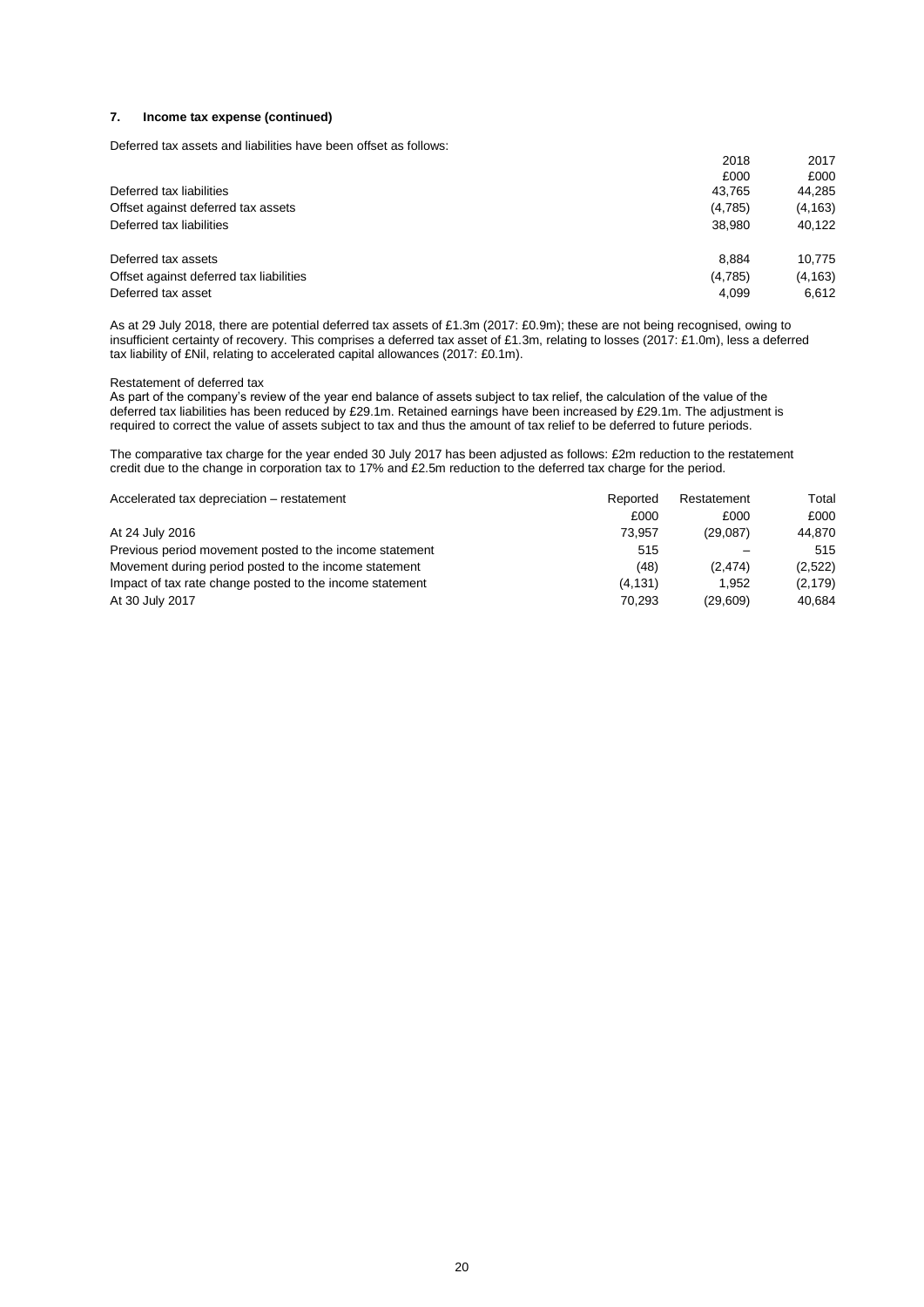#### **8. Earnings and free cash flow per share**

#### (a) Weighted average number of shares

Earnings per share are based on the weighted average number of shares in issue of 105,605,135 (2017: 111,293,971), including those held in trust in respect of employee share schemes. Earnings per share, calculated on this basis, are usually referred to as 'diluted', since all of the shares in issue are included.

Accounting standards refer to 'basic earnings' per share – these exclude those shares held in trust in respect of employee share schemes.

| Weighted average number of shares                              | 52 weeks    | 53 weeks                |
|----------------------------------------------------------------|-------------|-------------------------|
|                                                                | ended       | ended                   |
|                                                                | 29 July     | 30 July                 |
|                                                                | 2018        | 2017                    |
| Shares in issue (used for diluted EPS)                         |             | 105.605.135 111.293.971 |
| Shares held in trust                                           | (2,402,603) | (2,500,717)             |
| Shares in issue less shares held in trust (used for basic EPS) | 103.202.532 | 108,793,254             |

The weighted average number of shares held in trust for employee share schemes has been adjusted to exclude those shares which have vested, yet remain in trust.

#### (b) Earnings per share

| 52 weeks ended 29 July 2018                   | Profit  | <b>Basic EPS</b> | Diluted EPS        |
|-----------------------------------------------|---------|------------------|--------------------|
|                                               | £000    | pence            | pence              |
| Earnings (profit after tax)                   | 66.709  | 64.6             | 63.2               |
| Exclude effect of exceptional items after tax | 16.973  | 16.5             | 16.0               |
| Earnings before exceptional items             | 83,682  | 81.1             | 79.2               |
| Exclude effect of property gains              | (2,900) | (2.8)            | (2.7)              |
| Underlying earnings before exceptional items  | 80,782  | 78.3             | 76.5               |
| 53 weeks ended 30 July 2017                   | Profit  | Basic EPS        | <b>Diluted EPS</b> |
|                                               | £000    | pence            | pence              |
| Earnings (profit after tax)                   | 56,581  | 52.0             | 50.8               |
| Exclude effect of exceptional items after tax | 20.403  | 18.8             | 18.4               |
| Earnings before exceptional items             | 76.984  | 70.8             | 69.2               |
| Exclude effect of property gains              | (2,807) | (2.6)            | (2.6)              |
| Underlying earnings before exceptional items  | 74,177  | 68.2             | 66.6               |

The diluted earnings per share before exceptional items have increased by 14.5% (2017: 43.3%).

Prior year figures have been restated to take into account adjustment of the exceptional deferred tax. Please refer to note 7 for further details.

#### (c) Free cash flow per share

The calculation of free cash flow per share is based on the net cash generated by business activities and available for investment in new pub developments and extensions to current pubs, after funding interest, corporation tax, all other reinvestment in pubs open at the start of the period and the purchase of own shares under the employee Share Incentive Plan ('free cash flow'). It is calculated before taking account of proceeds from property disposals, inflows and outflows of financing from outside sources and dividend payments and is based on the weighted average number of shares in issue, including those held in trust in respect of the employee share schemes.

|                             | Free cash | Basic free | Diluted free |
|-----------------------------|-----------|------------|--------------|
|                             | flow      | cash flow  | cash flow    |
|                             |           | per share  | per share    |
|                             | £000      | pence      | pence        |
| 52 weeks ended 29 July 2018 | 93.357    | 90.5       | 88.4         |
| 53 weeks ended 30 July 2017 | 107.936   | 99.2       | 97.0         |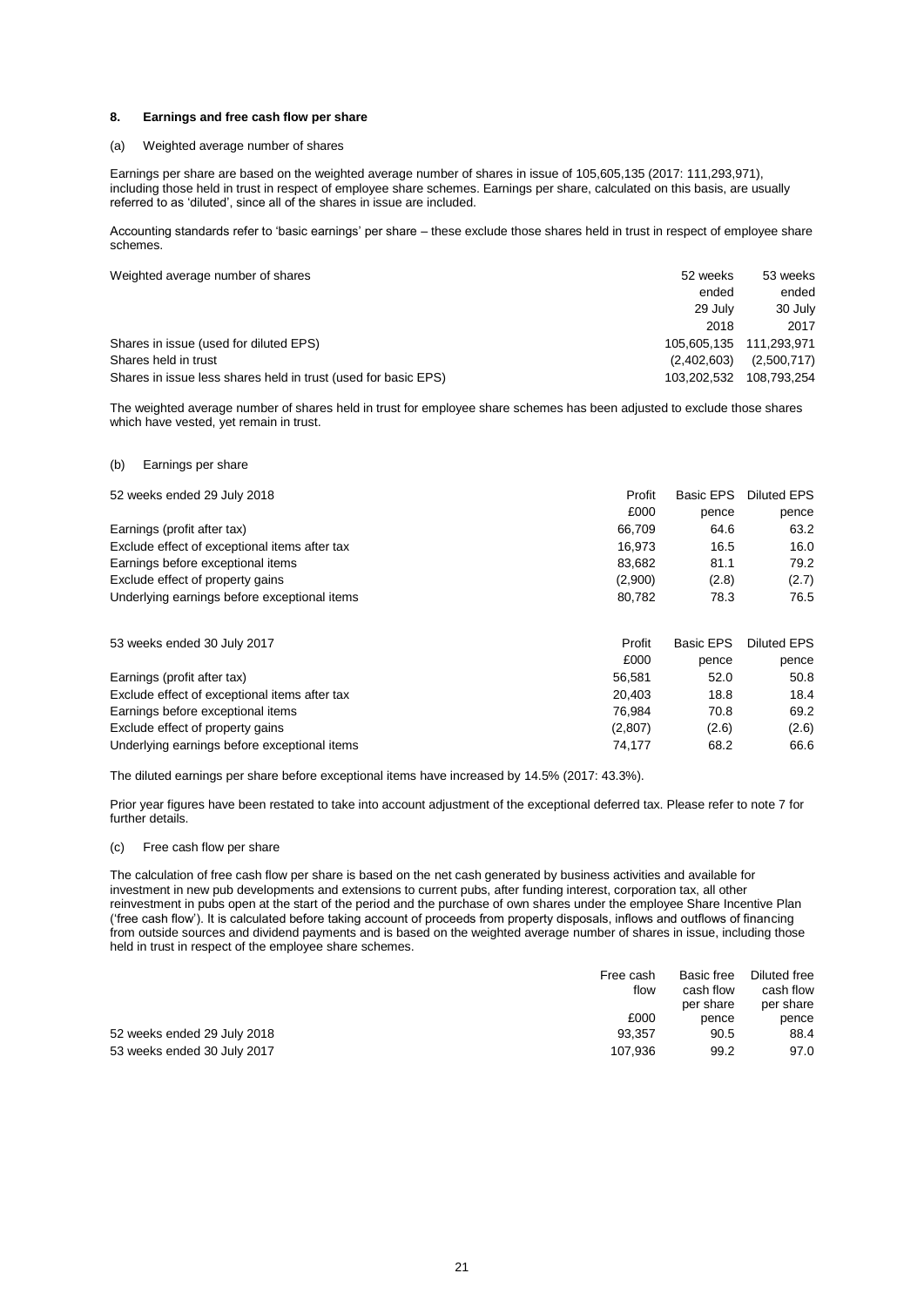### **8. Earnings and free cash flow per share (continued)**

## (d) Owners' earnings per share

Owners' earnings measure the earnings attributable to shareholders from current activities adjusted for significant non-cash items and one-off items. Owners' earnings are calculated as profit before tax, exceptional items, depreciation and amortisation and property gains and losses less reinvestment in current properties and cash tax. Cash tax is defined as the current year's current tax charge.

| 52 weeks ended 29 July 2018                                        | Owners'   | Basic  | <b>Diluted</b>                   |
|--------------------------------------------------------------------|-----------|--------|----------------------------------|
|                                                                    |           |        | Earnings Owners' EPS Owners' EPS |
|                                                                    | £000      | pence  | pence                            |
| Profit before tax and exceptional items (income statement)         | 107,249   | 103.9  | 101.6                            |
| Exclude depreciation and amortisation (note 2)                     | 79,305    | 76.8   | 75.1                             |
| Less cash reinvestment in current properties                       | (64, 665) | (62.7) | (61.2)                           |
| Exclude property gains and losses (note 3)                         | (2,900)   | (2.8)  | (2.7)                            |
| Less cash tax (note 7)                                             | (24, 466) | (23.6) | (23.3)                           |
| Owners' earnings                                                   | 94,523    | 91.6   | 89.5                             |
| 53 weeks ended 30 July 2017                                        | Owners'   | Basic  | Diluted                          |
|                                                                    |           |        | Earnings Owners' EPS Owners' EPS |
|                                                                    | £000      | pence  | pence                            |
| Profit before tax and exceptional items (income statement)         | 102,830   | 94.5   | 92.4                             |
| Exclude depreciation and amortisation (note 2)                     | 73,869    | 67.9   | 66.4                             |
| Less cash reinvestment in current properties (cash flow statement) | (65, 912) | (60.6) | (59.2)                           |
| Exclude property gains and losses (note 3)                         | (2,807)   | (2.6)  | (2.6)                            |
| Less cash tax (note 7)                                             | (24, 837) | (22.8) | (22.3)                           |
| Owners' earnings                                                   | 83,143    | 76.4   | 74.7                             |

The diluted owners' earnings per share increased by 19.8% (2017: decreased by 6.9%). The increase is calculated using figures to two decimal places.

| Analysis of additions by type             | 52 weeks | 53 weeks |
|-------------------------------------------|----------|----------|
|                                           | ended    | ended    |
|                                           | 29 July  | 30 July  |
|                                           | 2018     | 2017     |
| Reinvestment in existing pubs             | 64,665   | 65,912   |
| Investment in new pubs and pub extensions | 35,863   | 46,894   |
| Freehold reversions                       | 9,555    | 95,326   |
|                                           | 110,083  | 208,132  |
| Analysis of additions by category         | 52 weeks | 53 weeks |
|                                           | ended    | ended    |
|                                           | 29 July  | 30 July  |
|                                           | 2018     | 2017     |
| Property, plant and equipment (note 13)   | 107,011  | 198,556  |
| Intangible assets (note 12)               | 3,072    | 9,576    |
|                                           | 110.083  | 208,132  |

### (e) Operating profit per share

|                             | Operating | Basic<br>operating  | Diluted<br>operating |
|-----------------------------|-----------|---------------------|----------------------|
|                             | profit    | profit per<br>share | profit per<br>share  |
|                             | £000      | pence               | pence                |
| 52 weeks ended 29 July 2018 | 132.291   | 128.2               | 125.3                |
| 53 weeks ended 30 July 2017 | 128.508   | 118.1               | 115.5                |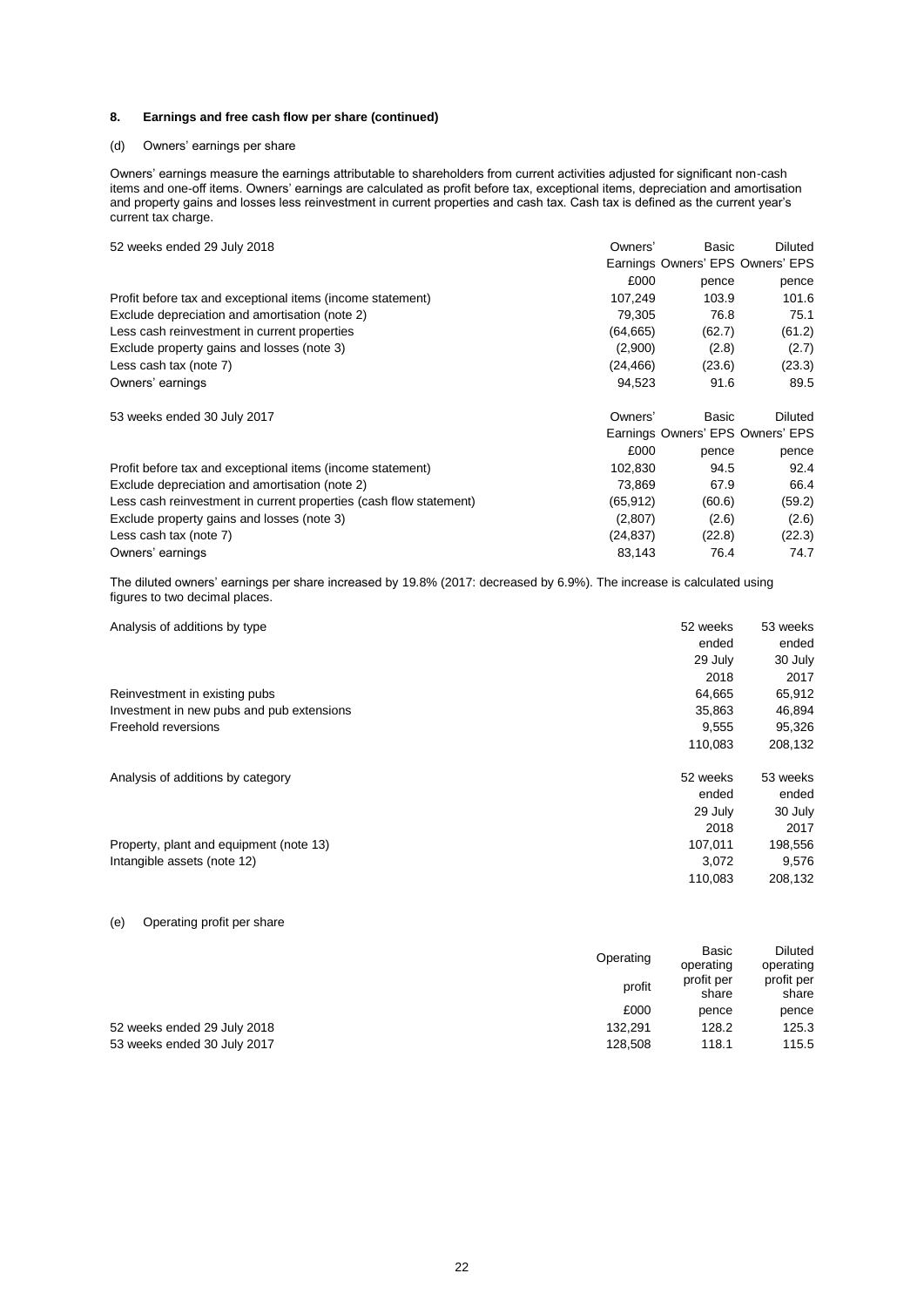# **9. Cash generated from operations**

|                                                            | 52 weeks | 53 weeks |
|------------------------------------------------------------|----------|----------|
|                                                            | ended    | ended    |
|                                                            | 29 July  | 30 July  |
|                                                            | 2018     | 2017     |
|                                                            | £000     | £000     |
| Profit for the period                                      | 66,709   | 56,581   |
| Adjusted for:                                              |          |          |
| Tax (note 7)                                               | 22,289   | 19,783   |
| Share-based charges (note 2)                               | 11,405   | 10,711   |
| Loss on disposal of property, plant and equipment (note 3) | 3,211    | 14,484   |
| Net impairment charge (note 3)                             | 3,588    | 7,787    |
| Interest receivable (note 6)                               | (48)     | (72)     |
| Amortisation of bank loan issue costs (note 6)             | 1,540    | 2,817    |
| Interest payable (note 6)                                  | 26,450   | 25,740   |
| Depreciation of property, plant and equipment (note 13)    | 70,918   | 66,483   |
| Amortisation of intangible assets (note 12)                | 7,984    | 6,931    |
| Depreciation on investment properties (note 14)            | 56       | 55       |
| Amortisation of other non-current assets (note 15)         | 347      | 400      |
| Net onerous lease provision                                | 5,962    | 720      |
| Aborted properties costs                                   | 541      | 1,157    |
| Net exceptional finance income                             |          | (402)    |
|                                                            | 220,952  | 213,175  |
| Change in inventories                                      | (1,725)  | (2,407)  |
| Change in receivables                                      | (1,225)  | 4,980    |
| Change in payables                                         | 10,298   | 8,655    |
| Cash flow from operating activities                        | 228,300  | 224,403  |

# **10. Analysis of change in net debt**

|                                                     | 30 July<br>2017<br>£000 | Cash<br>flows<br>£000 | Non-cash<br>movement<br>£000 | 29 July<br>2018<br>£000 |
|-----------------------------------------------------|-------------------------|-----------------------|------------------------------|-------------------------|
| <b>Borrowings</b>                                   |                         |                       |                              |                         |
| Cash in hand                                        | 50,644                  | 12,447                |                              | 63,091                  |
| Bank loans - due before one year                    | (17, 347)               | 8,543                 |                              | (8,804)                 |
| Other loans                                         | (114)                   | 144                   | (90)                         | (60)                    |
| Current net borrowings                              | 33,183                  | 21,134                | (90)                         | 54,227                  |
| Bank loans – due after one year                     | (729, 397)              | (49, 483)             | (1,540)                      | (780, 420)              |
| Other loans                                         | (90)                    |                       | 90                           |                         |
| Non-current net borrowings                          | (729, 487)              | (49, 483)             | (1,450)                      | (780, 420)              |
| Net debt                                            | (696, 304)              | (28, 349)             | (1,540)                      | (726, 193)              |
| <b>Derivatives</b>                                  |                         |                       |                              |                         |
| Interest-rate swaps asset - due after one year      | 11,380                  |                       | 3,596                        | 14,976                  |
| Interest-rate swaps liability – due before one year |                         |                       | (160)                        | (160)                   |
| Interest-rate swaps liability – due after one year  | (50, 276)               |                       | 11,351                       | (38, 925)               |
| <b>Total derivatives</b>                            | (38, 896)               |                       | 14,787                       | (24, 109)               |
| Net debt after derivatives                          | (735, 200)              | (28, 349)             | 13,247                       | (750, 302)              |

Non-cash movements

The non-cash movement in bank loans due after one year relates to the amortisation of bank loan issue costs.

The movement in interest-rate swaps relates to the change in the 'mark to market' valuations for the year.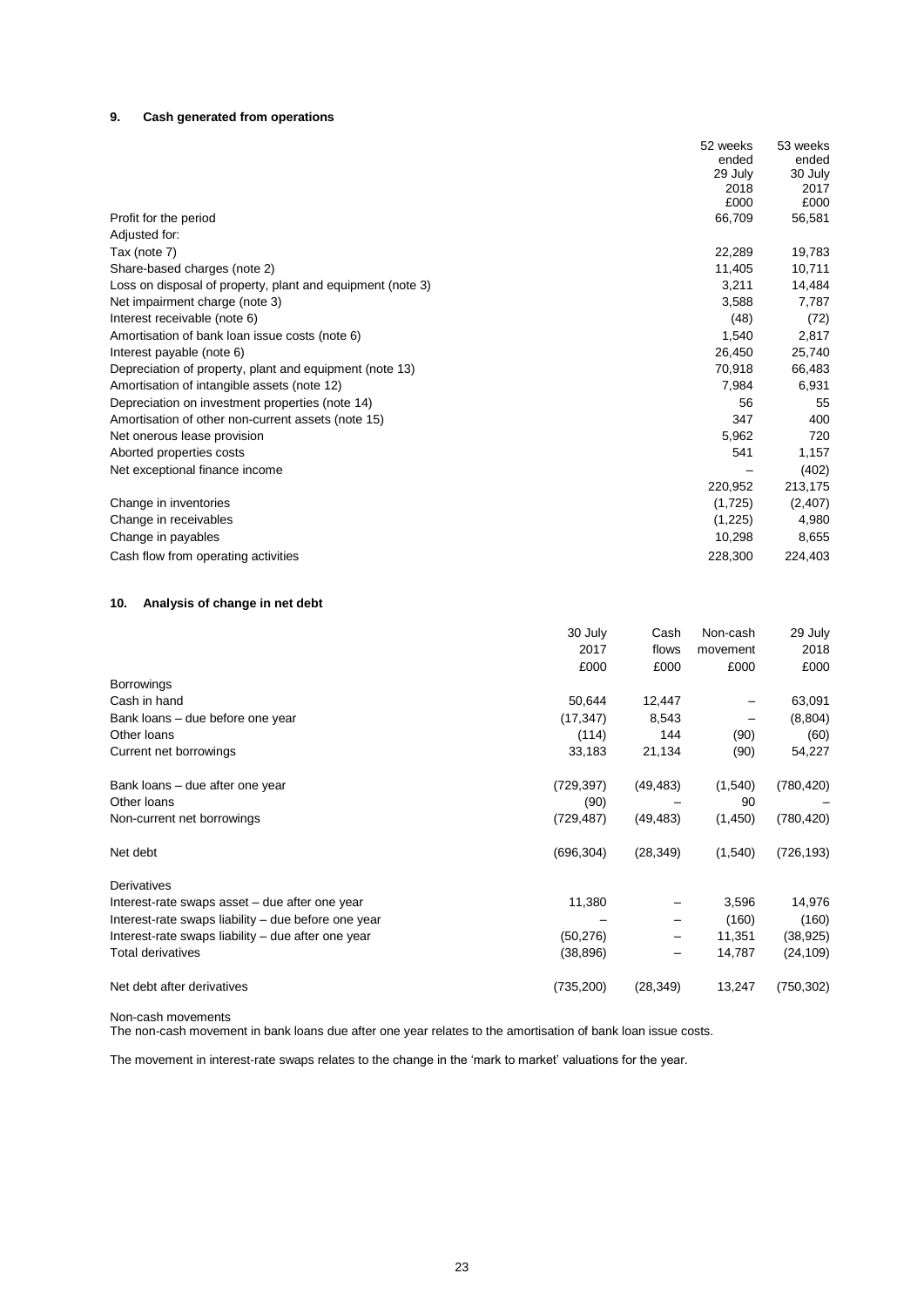### **11. Dividends paid and proposed**

|                                                   | 52 weeks | 53 weeks |
|---------------------------------------------------|----------|----------|
|                                                   | ended    | ended    |
|                                                   | 29 July  | 30 July  |
|                                                   | 2018     | 2017     |
|                                                   | £000     | £000     |
| Declared and paid during the year:                |          |          |
| Dividends on ordinary shares:                     |          |          |
| $-$ final for 2015/16: 8.0p (2014/15: 8.0p)       |          | 8,933    |
| $-$ interim for 2016/17: 4.0p (2015/16: 4.0p)     |          | 4,419    |
| $-$ final for 2016/17: 8.0p (2015/16: 8.0p)       | 8,437    |          |
| $-$ interim for 2017/18: 4.0p (2016/17: 4.0p)     | 4.218    |          |
|                                                   | 12,655   | 13,352   |
| Proposed for approval by shareholders at the AGM: |          |          |
| $-$ final for 2017/18: 8.0p (2016/17: 8.0p)       | 8,428    | 8,488    |
| Dividend cover (times)                            | 5.3      | 4.2      |

Dividend cover is calculated as profit after tax and exceptional items over dividend paid.

### **12. Intangible assets**

|                            | £000      |
|----------------------------|-----------|
| Cost:                      |           |
| At 24 July 2016            | 56,591    |
| Additions                  | 9,576     |
| Disposals                  | (493)     |
| At 30 July 2017            | 65,674    |
| Additions                  | 3,072     |
| <b>Disposals</b>           | (3)       |
| At 29 July 2018            | 68,743    |
| Accumulated amortisation:  |           |
| At 24 July 2016            | (29, 540) |
| Provided during the period | (6,931)   |
| Impairment loss            |           |
|                            |           |

| Reclassification                | 487      |
|---------------------------------|----------|
| At 30 July 2017                 | (35,983) |
| Provided during the period      | (7,984)  |
| <b>Disposals</b>                |          |
| At 29 July 2018                 | (43,964) |
| Net book amount at 29 July 2018 | 24.779   |
| Net book amount at 30 July 2017 | 29,691   |
| Net book amount at 24 July 2016 | 27.051   |

The majority of intangible assets relates to computer software and software development. Examples include the development costs of our SAP accounting system, our 'Wisdom' property-maintenance system and the 'Wetherspoon app'.

Included in the intangible assets is £1,799,000 of software in the course of development (2017: £1,474,000).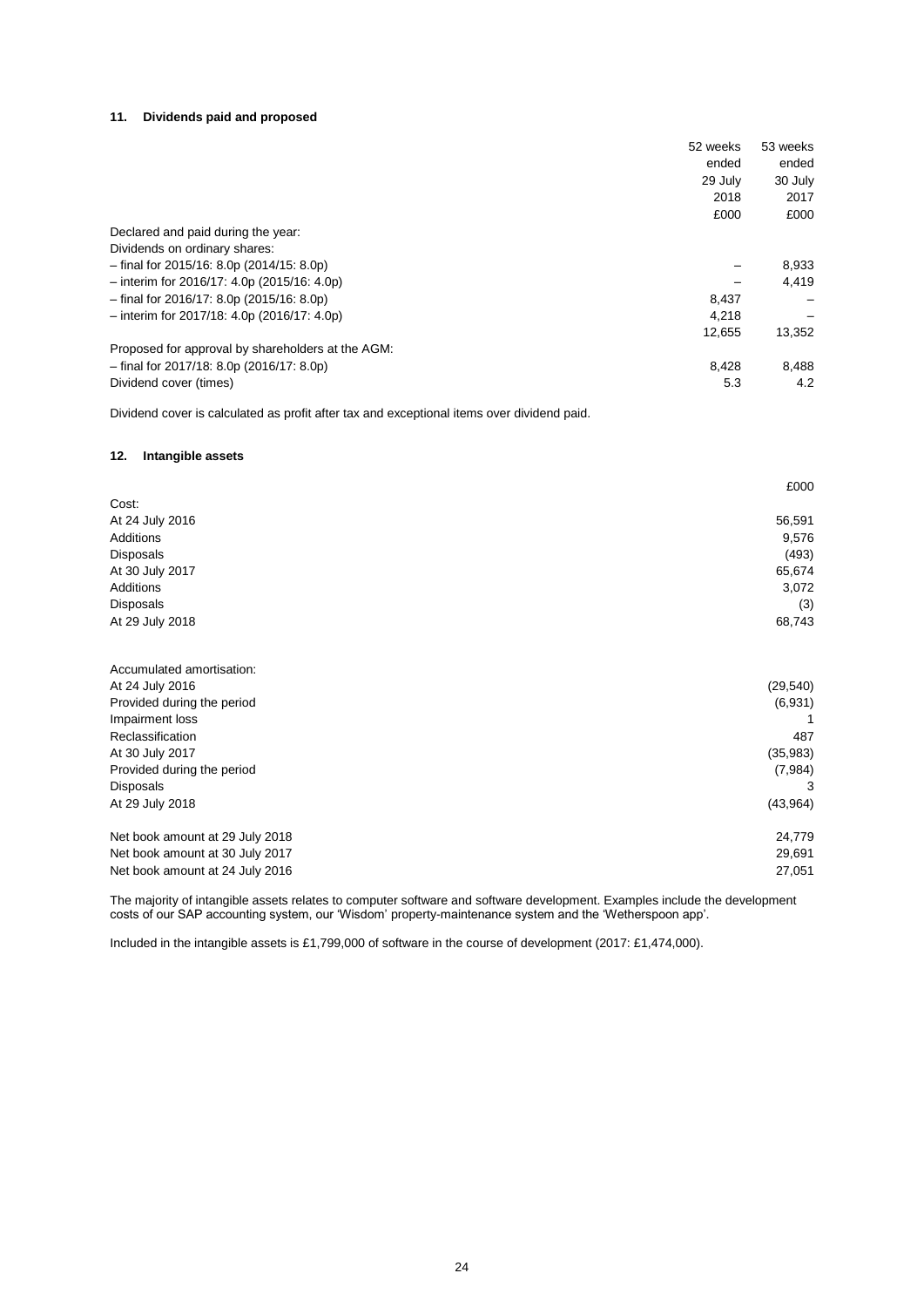#### **13. Property, plant and equipment**

|                                          | Freehold and       |            | Short- Equipment, | Assets                    | Total      |
|------------------------------------------|--------------------|------------|-------------------|---------------------------|------------|
|                                          | long-<br>leasehold | leasehold  | fixtures          | under                     |            |
|                                          | property           | property   |                   | and fittings construction |            |
| Cost:                                    | £000               | £000       | £000              | £000                      | £000       |
| At 24 July 2016                          | 935,742            | 413,661    | 541,125           | 60,545                    | 1,951,073  |
| Additions                                | 112,737            | 5,766      | 45,473            | 34,580                    | 198,556    |
| <b>Transfers</b>                         | 20,928             | 3,270      | 3,834             | (28, 032)                 |            |
| Exchange differences                     | 869                | 162        | 317               | 741                       | 2,089      |
| Transfer to held for sale                | (3, 489)           | (3, 493)   | (2,682)           |                           | (9,664)    |
| Disposals                                | (32, 162)          | (25, 446)  | (26, 266)         |                           | (83, 874)  |
| Reclassification                         | 32,311             | (32, 311)  |                   |                           |            |
| At 30 July 2017                          | 1,066,936          | 361,609    | 561,801           | 67,834                    | 2,058,180  |
| Additions                                | 28,048             | 6,834      | 56,650            | 15,479                    | 107,011    |
| <b>Transfers</b>                         | 20,675             | 1,491      | 6,914             | (29,080)                  |            |
| Exchange differences                     | (87)               | (16)       | (31)              | (31)                      | (165)      |
| Transfer to held for sale                | (1,509)            |            | (347)             |                           | (1,856)    |
| Disposals                                | (9,302)            | (7,644)    | (7, 187)          |                           | (24, 133)  |
| Reclassification                         | 6,114              | (6, 114)   |                   |                           |            |
| At 29 July 2018                          | 1,110,875          | 356,160    | 617,800           | 54,202                    | 2,139,037  |
|                                          |                    |            |                   |                           |            |
| Accumulated depreciation and impairment: |                    |            |                   |                           |            |
| At 24 July 2016                          | (181, 040)         | (207, 144) | (374, 377)        |                           | (762, 561) |
| Provided during the period               | (15, 802)          | (13,023)   | (37, 658)         |                           | (66, 483)  |
| Exchange differences                     | (36)               | (23)       | (186)             |                           | (245)      |
| Impairment loss                          | (2,862)            | (3, 473)   | (1,272)           |                           | (7,607)    |
| Transfer to held for sale                | 1,926              | 3,552      | 2,657             |                           | 8,135      |
| Disposals                                | 12,621             | 20,137     | 20,456            |                           | 53,214     |
| Reclassification                         | (20, 181)          | 20,181     |                   |                           |            |
| At 30 July 2017                          | (205, 374)         | (179, 793) | (390, 380)        |                           | (775, 547) |
| Provided during the period               | (16, 428)          | (12,966)   | (41, 524)         |                           | (70, 918)  |
| Exchange differences                     | (36)               | (14)       | (109)             |                           | (159)      |
| Impairment loss                          | (953)              | (1,516)    | (1, 119)          |                           | (3,588)    |
| Transfer to held for sale                | 129                |            | 272               |                           | 401        |
| <b>Disposals</b>                         | 3,075              | 7,264      | 6,508             |                           | 16,847     |
| Reclassification                         | (2, 450)           | 2,450      |                   |                           |            |
| At 29 July 2018                          | (222, 037)         | (184, 575) | (426, 352)        | —                         | (832, 964) |
| Net book amount at 29 July 2018          | 888,838            | 171,585    | 191,448           | 54,202                    | 1,306,073  |
| Net book amount at 30 July 2017          | 861,562            | 181,816    | 171,421           | 67,834                    | 1,282,633  |
| Net book amount at 24 July 2016          | 754,702            | 206,517    | 166,748           | 60,545                    | 1,188,512  |

Impairment of property, plant and equipment

In assessing whether a pub has been impaired, the book value of the pub is compared with its anticipated future cash flows and fair value. Assumptions are used about sales, costs and profit, using a pre-tax discount rate for future years of 7% (2017: 8%).

If the value, based on the higher of future anticipated cash flows and fair value, is lower than the book value, the difference is written off as property impairment.

As a result of this exercise, a net impairment loss of £3,588,000 (2017: £7,607,000) was charged to property losses in the income statement, as described in note 4.

Management believes that a reasonable change in any of the key assumptions, for example the discount rate applied to each pub, could cause the carrying value of the pub to exceed its recoverable amount, but that the change would be immaterial.